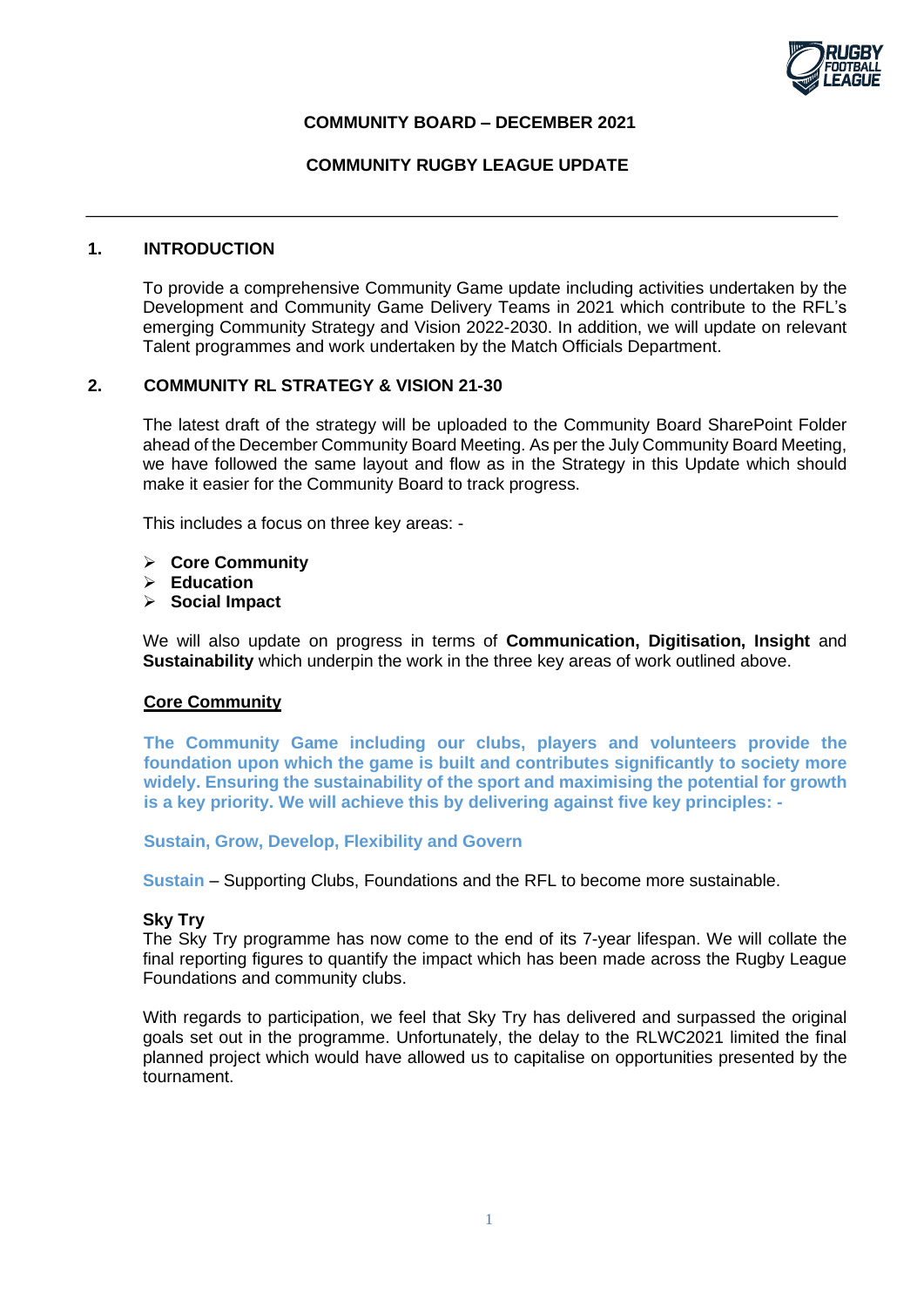

## **The Tackling Inequalities Fund (TIF)**

Launched in 2020, the RFL has secured a total of £300,000 from Sport England's Tackling Inequalities Fund. This is an ongoing fund across two phases to support priority audiences and community clubs' return to play.

During phase one in 2020, the £150,000 budget was awarded to community clubs in the most deprived areas of the country and Wheelchair RL clubs. A total of 101 clubs were invited to complete an application. Phase two is in progress and the £150,000 budget will focus on Women & Girl's RL, PDRL, LDRL, smaller clubs who are in a deprived area and clubs who have players travelling from deprived areas. Over 90 clubs have been invited to apply for Phase Two funding so far with £100,000 worth of grants remaining to be awarded.

### **Rugby League Survival Fund**

As part of the Government's support for Rugby League, the RFL received confirmation that £1.45m grant (as opposed to loan) funding would be made available to support the Community Game. The Survival Fund forms part of the wider Sport England support package and is a direct response to the impact of the coronavirus pandemic, to support the survival of eligible community Rugby League clubs and Foundations. All clubs will need to demonstrate their financial need for support to survive because of the impact caused by restrictions during the pandemic. For Rugby League, this is a two-season impact with virtually the entire 2020 season lost and a delayed 2021 start. This is a targeted fund that has been designed to deal with the 'here and now' issues clubs are facing and aims to support clubs in becoming financially stable and sustainable.

The fund has launched, and all community clubs have been invited to apply for a minimum grant of £3,250. Sport England have recruited staff to support the RFL Development Team during the administration of this fund. Over £150,000 has been awarded to date, with the remaining funds to be awarded before March 2022.

## **Club Accreditation**

The new club accreditation process has been trialled across four clubs which have fed back on the process. The intention is to simplify this process; currently clubs complete multiple forms such as CRF Forms, Club Personnel Forms amongst others. This is currently in a soft launch phase, however, any clubs that wish to undertake club accreditation will have the opportunity to do so.

**Grow –** Update on targeted growth approach driven through Regional, Local and Club Development Plans with a focus on the following key Target Growth Initiatives: -

- ➢ Player Development Leagues
- ➢ Customer-Centric Competitions
- ➢ Women's Super League & Women and Girls Community Game

## **RLWC 2021 Development Plans**

Rugby League World Cup Development Plans have been ongoing since early 2020, however, they have been severely disrupted by the Covid-19 pandemic with little if any activity, and targets have therefore been rolled forward. We are approaching normality in terms of schools' delivery, although there is still hesitancy in some areas.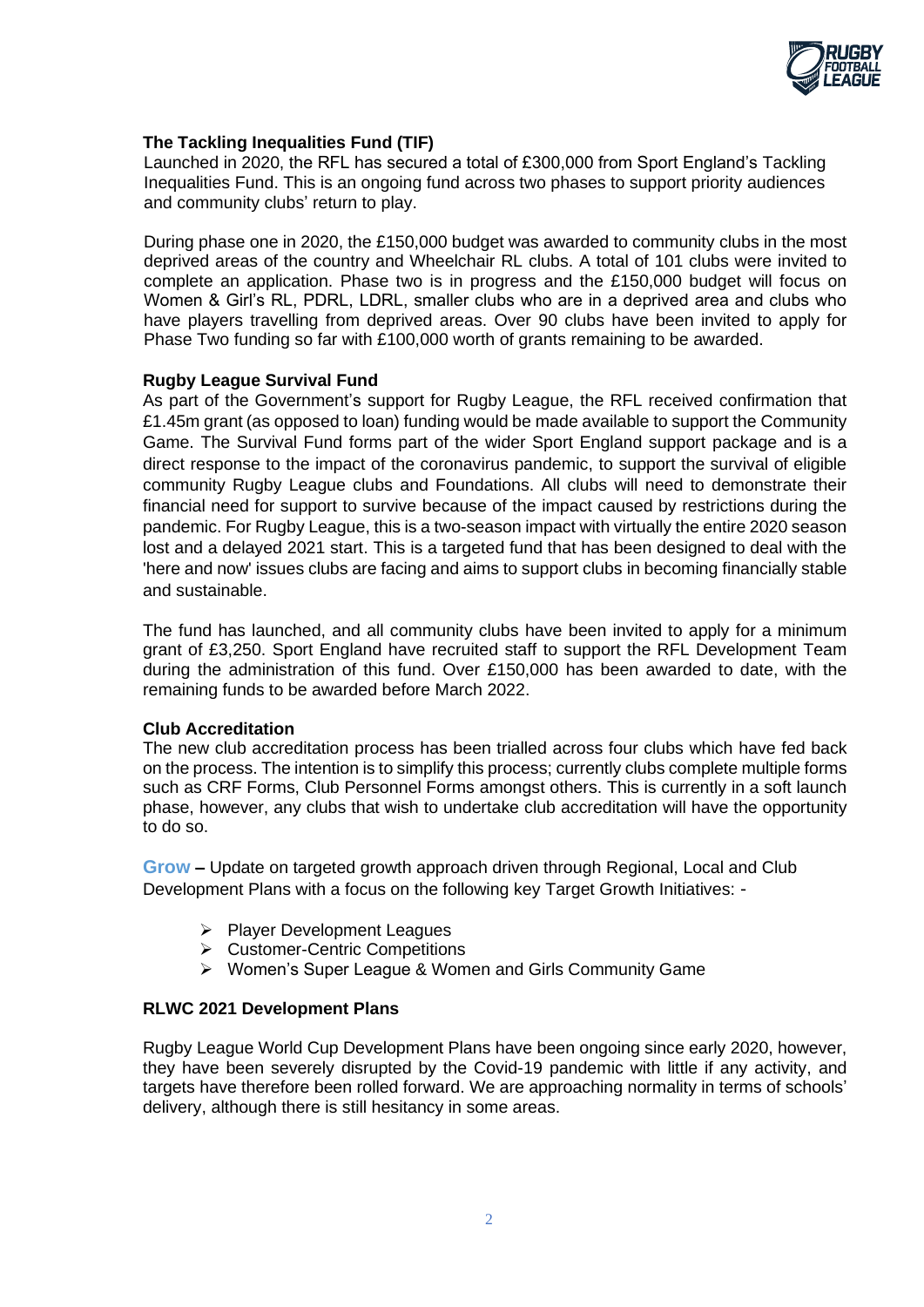

In 2021 we lost all Quarter 1 delivery and in some cases all of Quarter 2 as well. The plans and targets have been revisited on a regular basis by the Development Team working with Foundations.

Targets from Quarter 2 and Quarter 3 have been positive across the board, and we have new teams, club offers and activity in almost every area. We are now starting to work with Foundations and RLWC2021 HTC areas who have paid staff in place to support the delivery of Development Plan work to ensure plans are in place for 2022. All other areas will be reviewed following the confirmation of Sport England funding, with those plans finalised for the start of the 2022 season.

Quarter 4 reporting is due on the  $10<sup>th</sup>$  of December.

### **Targeted Growth Initiatives**

### **Player Development Leagues**

Below is a brief update of three Player Development Leagues:

### **Greater Manchester Rugby League**

Brand new clubs have formed at Manchester Lions and Wythenshawe Community Rugby Club, Bolton Red Devils and Stockport Red Devils. Warrington Wolves have also developed a satellite club at U12s for brand new players who will play in the festivals and then transition to Ryland Sharks for 2022 at U13s (where they currently do not have a team) and enter the NWC. Potential new clubs/teams will also come from Rochdale.

The GMRL has been supported by Swinton Lions, Salford Red Devils, Rochdale Hornets, Manchester Rangers, and the Warrington Wolves Foundation.

It has been disappointing to hear feedback from some clubs that clubs in the NWC 7 - 12s have been told they are not allowed to play against teams in the GMRL. Hopefully, this will be allowed in 2022. However, the 13 - 15s League have been far more accommodating.

#### **West of England Junior League**

This new competition will see community open-age clubs across the West of England develop junior sections. Swindon St George, Oxford Cavaliers, and the West Oxfordshire Levellers are all leading the way. There is also fledging activity at All Golds and Worcester Jaguars.

The push back of lockdown to 19<sup>th</sup> July meant we had to cancel the planned festivals, so these clubs arranged to play each other in friendly fixtures for the remainder of 2021.

David Raybould and Steve Guan met the clubs in the WoE on Saturday  $13<sup>th</sup>$  November to begin planning what that region could look like in the coming years.

#### **Midlands Junior League**

The Midlands is the most established of the development leagues having run on and off for over ten years. However, there is a new enthusiasm across the region with new clubs forming and participating in activity. New clubs have formed in 2021 including Trinity Knights, Erdington Griffins, Coventry Alphas and Derby Elks, all of which have benefited from RLWC Legacy Funding. Coventry Bears have delivered 3 of these new clubs. There are currently over 548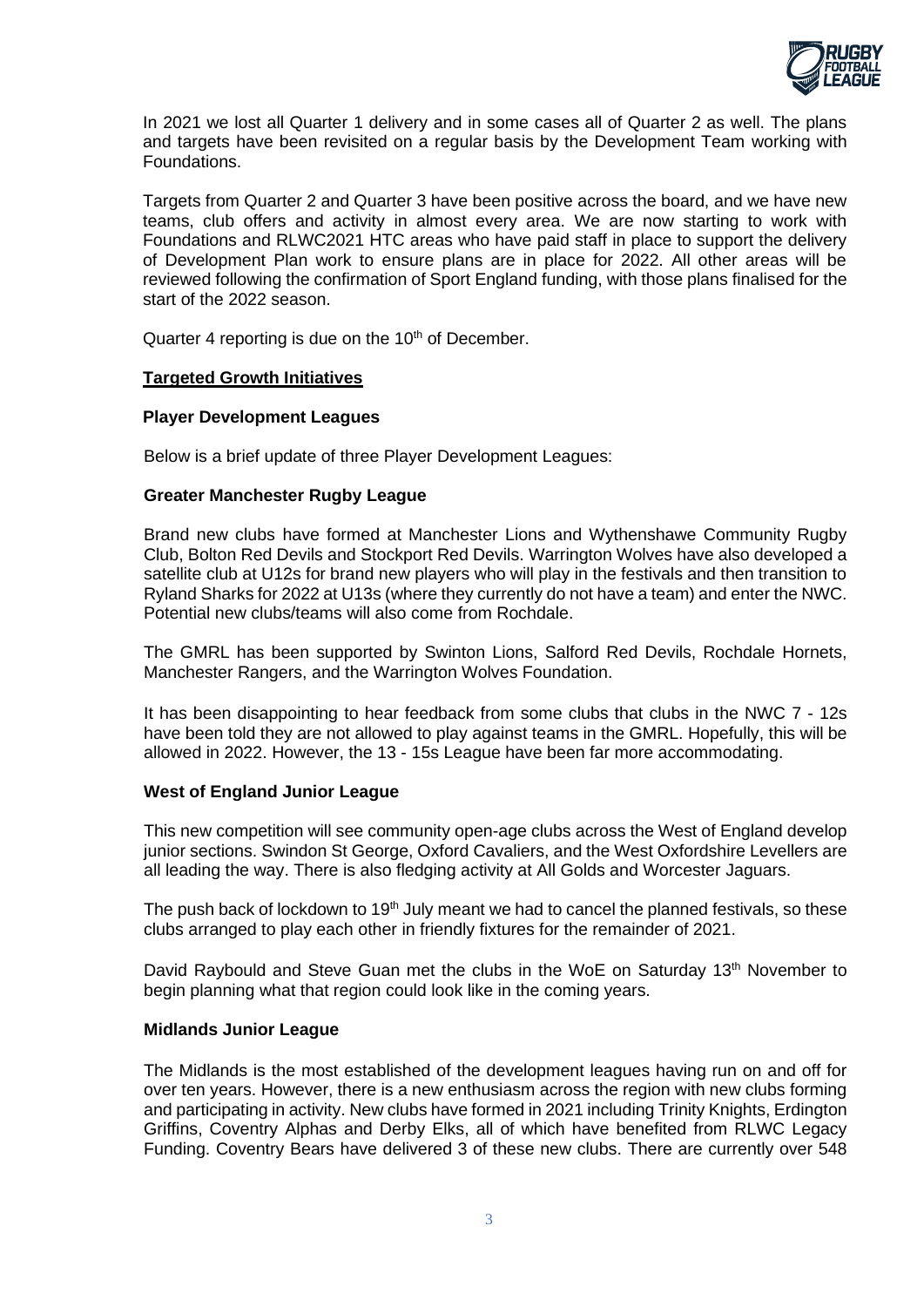

junior players registered across 14 clubs. Again, the festivals have had to be cancelled but smaller events and friendlies have been arranged.

Depending on the outcome of the discussions with Sport England we have some ambitious plans to grow this concept further in 2022, with new activity planned in Lancashire and new girls' activity across Cumbria, North East, London, West Midlands, and the East of England. This activity would hopefully tie in to the WSL South clubs.

We will then continue to grow those competitions we have already established over the last 4 years.

### **Women & Girls**

#### **Girls RL**

We have finished the year with 2,186 players registered, an increase from 2019 which finished with 1,662. All the early indicators are that the game will continue to grow in 2022, hopefully the bulk of Covid restrictions will be removed and clubs can recruit early in the new year. We already have expressions of interest from 10 new clubs, and we will send communication out through the boys' leagues to see if there are any more looking to form new girls' sections, particularly around the U11s age group.

#### **Women's RL**

Ahead of 2022 Leigh Miners Rangers and Barrow Ladies will move up to WSL. We will then backfill those spots in the Championship by promoting teams from League One.

We also have interest from new clubs, including Salford Red Devils and teams from Oldham.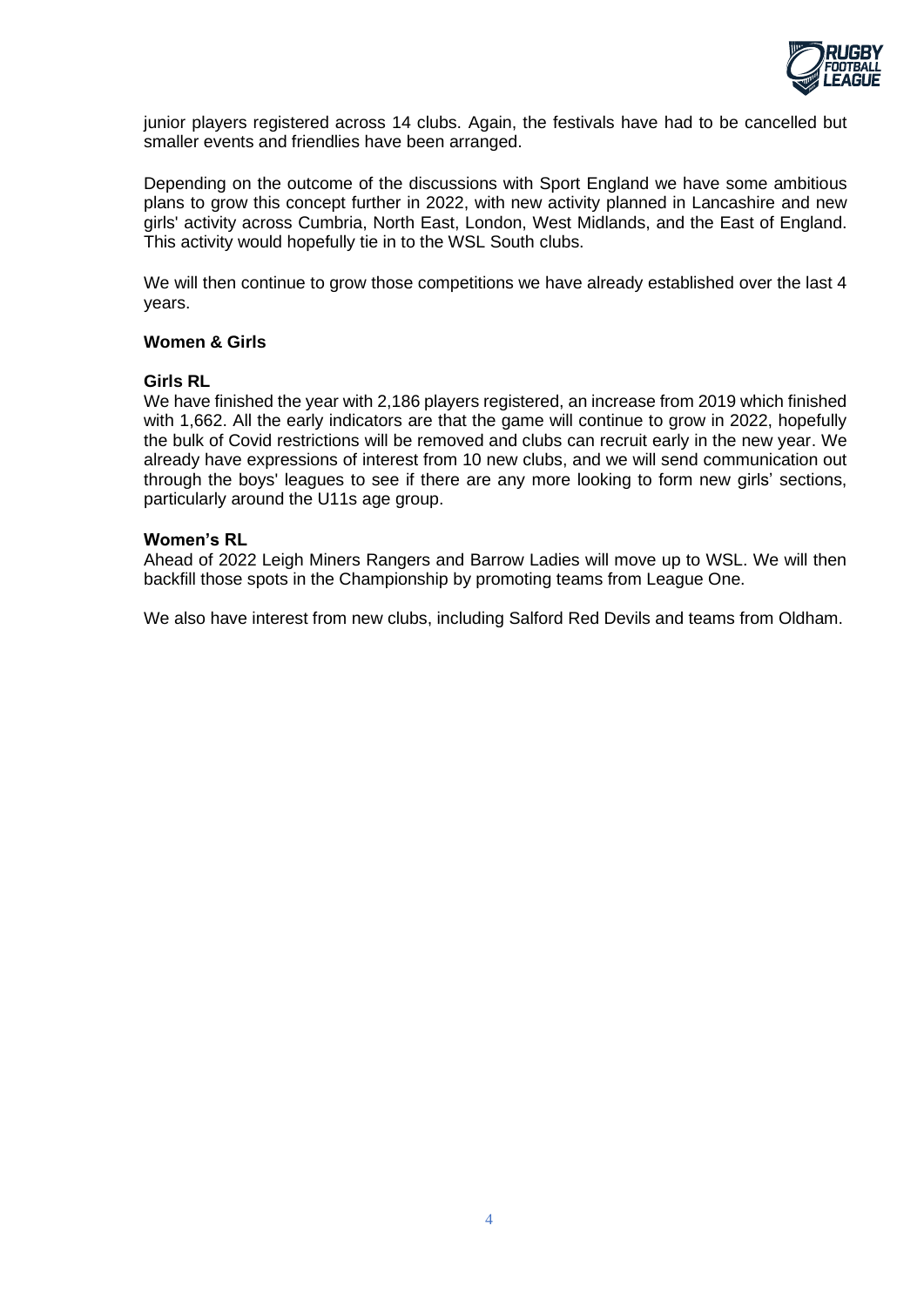

## **Customer-Centric Competitions**

Most of our Member League competitions concluded in October. It has been a difficult season given the additional challenges that Covid has presented, however, overall, the vast majority of teams across the country have been involved in competitive playing offers. Despite these challenges, several of our competitions have continued to experience growth in both the number of participants registered and the number of games that took place which is extremely positive and puts us in a good place looking ahead to 2022. As we do every year, we have conducted end of season reviews for our Member League competitions and supported our Affiliate Leagues in doing the same. Those reviews will be available on SharePoint before Christmas.

For our Member League competitions and the NCL below is a summary of the number of games that took place this season compared to both 2018 and 2019:

| League                                                   | Games<br><b>Played</b><br>2018 | <b>Games</b><br><b>Played</b><br>2019 | Games<br><b>Played</b><br>2021 | <b>Increase/Decreas</b><br>e 2019 to 2021 (%) |
|----------------------------------------------------------|--------------------------------|---------------------------------------|--------------------------------|-----------------------------------------------|
| <b>Southern Conference League</b>                        | N/A                            | 80                                    | 59                             | -26%                                          |
| <b>National Conference League</b>                        | 537                            | 615                                   | 365                            | $-41%$                                        |
| <b>North West Men's League</b>                           | *478                           | $*539$                                | 393                            | $-27%$                                        |
| <b>Yorkshire Men's League</b>                            | 449                            | 437                                   | 582                            | +33%                                          |
| <b>Women's Rugby League</b>                              | 157                            | 246                                   | 188                            | $-24%$                                        |
| <b>North-East Men's and Juniors</b>                      | 100                            | 101                                   | 110                            | +9%                                           |
| <b>Midlands Men's League</b>                             | 37                             | 31                                    | 29                             | -6%                                           |
| <b>West Cumbria Youth League</b>                         | 149                            | 185                                   | 145                            | $-22%$                                        |
| &<br><b>District</b><br>Youth<br><b>Barrow</b><br>League | 93                             | 101                                   | 77                             | $-24%$                                        |
| <b>Girls Rugby League</b>                                | 405                            | 598                                   | 463                            | $-23%$                                        |
| <b>London Men's League</b>                               | 63                             | 33                                    | 50                             | +52%                                          |
| East RL                                                  | 56                             | 29                                    | 26                             | -10%                                          |
| <b>West of England</b>                                   | 51                             | 29                                    | 27                             | $-7%$                                         |
| <b>South West League</b>                                 | 44                             | 17                                    | 9                              | -47%                                          |
| <b>Total</b>                                             | 2619                           | 3041                                  | 2523                           | $-17%$                                        |

Covid did seem to be the reason behind the key issues faced this season, whether directly or indirectly. Positive cases and self-isolations were problematic in the first half of the season, leading to teams being stood down and fixtures being called off. However, as the season went on and restrictions began to lift, social occasions became more of a priority which again impacted player availability, particularly at Open Age, and meant teams found it difficult to raise a side on a consistent basis. In addition, the regular availability of Match Officials was a significant issue; at times Covid was a contributing factor, but there are certainly other issues at play and work needs to be done in this area to improve ahead of the 2022 season. Another contributing factor is likely to be behaviours, both on and off the field. Discipline cases have risen this year, and as highlighted by the recent summit on matchday environments and behaviours, various groups within the game need to come together to focus on solutions to address such issues.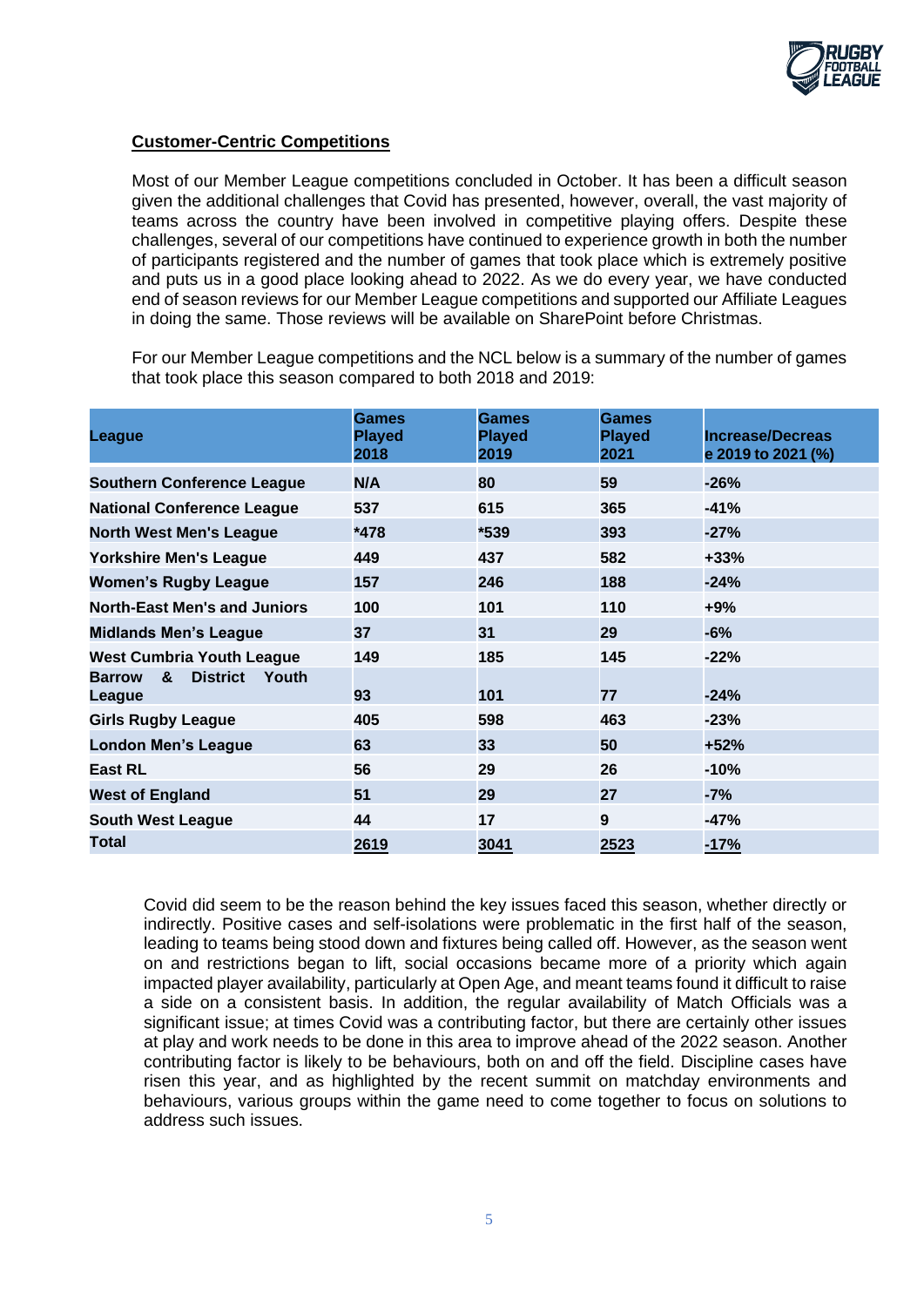

For 2022 the aim for many competitions will be to try and return to 'normal' or as close to as possible. That would see the reintroduction of events, cup competitions, tours, and promotion and relegation amongst other things which all help to improve the quality of the playing offers provided. Outside of that, a wider organisational approach is needed to tackle poor behaviours and improve match day environments. Work in relation to that is already well underway. In addition, and linked to that point, better recruitment and retention of Match Officials is vitally important. For our Member League competitions, we have consulted with players and clubs to gain feedback to help shape both the structure and competition rules for 2022. This will continue over the coming weeks, The application process for some competitions will begin in early December, and for other competitions which start later in the year, the process will begin in the New Year. In advance of next season, we are looking to introduce Entry Criteria, which would be issued alongside the various application forms. We intend to use these to clearly outline what is expected of clubs as part of being a member of a competition. This will allow us to better enforce the various rules and policies and take a stronger stance on anything that falls below those expectations.

With an increase in the number of discipline cases and a worrying trend of Match Official abuse, the RFL convened a Touchline Behaviours Summit on Saturday  $6<sup>th</sup>$  November. Following the event, a number of recommendations and actions are being developed to be introduced ahead of the 2022 season.

The summit was attended by over forty people representing clubs, match official societies, coaches, playing leagues and the RFL.

The full recommendations will be published once finalised by the end of the year.

#### **Covid-19 Protocols**

We have amended the Test and Trace Protocols and guidance for community clubs which covers training sessions, matches and any other Rugby League activity events. We have set out the processes and procedures they should have in place to monitor any Covid-19 reported cases relating to participants within the Community Game. The guidance can be found on the RFL website [HERE.](https://www.rugby-league.com/uploads/docs/Community%20Game%20Covid%20Regulations%20-%20November%20Update.pdf)

The 2022 season will see the reintroduction of scrums within the Community Game.

**Develop** – An update on Player and Coach engagement, development, and education.

#### **Player Development Steering Group:**

Throughout 2021 a new group was set up internally with the specific remit to bring crossdepartmental work and issues together with a more joined-up approach. The collaboration of Coaching, Development, Operations, and Performance has begun to drive change linking into the focus in the new strategy on Player Development.

The group brings together key RFL personnel who deliver projects around junior player development within the Community Game setting (namely Coaching, Development, Operations and Performance). This should ensure that all the departments are aware of each other's projects and priorities and identify projects where cross-department collaboration can occur.

The focus is on the key interventions within the strategies of each department (Sport England and Community Game Strategy 2022-2030) and aims to deliver the player development framework.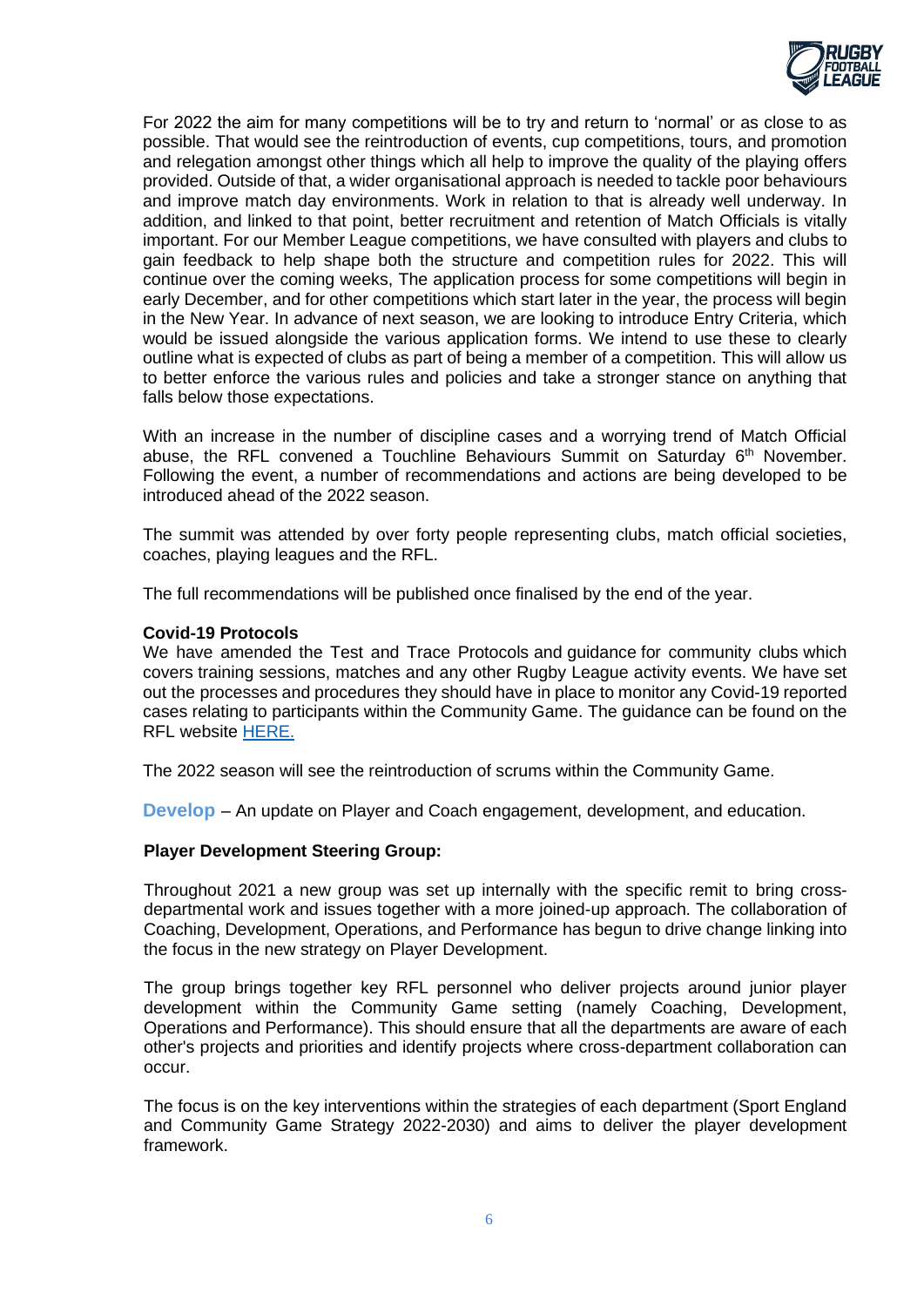

The group will identify areas where an intervention may require the support of colleagues. For example, within Player Development Leagues; how could we ensure coaches can be qualified/licensed to the appropriate level given that some of these teams will be based in developing regions? How could these players access further development opportunities?

Examples of the projects the group will collaborate on include.

- $\triangleright$  Player Development Leagues both new and incorporating values into existing leagues
- ➢ National Player Development Framework roll-out
- ➢ Player Engagement Project inc App/comms
- ➢ Digital Engagement
- ➢ Community Coach Development
- ➢ EtP
- $\triangleright$  EtP 14+
- ➢ Girls Development/Talent
- ➢ Talent Inclusion
- ➢ Primary RL

### **Player Engagement**

The Player Engagement App, a key part of the hub, is a digitisation of the National Player Development Framework. It is in the development phase with all content agreed. It will give each player a unique opportunity to see what age and stage-specific skills look like, and a deeper understanding of whether they can complete the skill in a range of different settings.

Video content has been captured for all boys aged from U7 – U16, further content is to be captured for U18s and adult males along with the female game. Consideration will be given to social and inclusion variants and how this can be serviced.

The app will sit within Our League as the entry point and using API technology to transport the user into their app. Within the development section will sit Skill to Play, Move to Play, Live to Play and Think to Play. This will directly feed their own digitised profile.

#### **Coach Engagement Development and Education**

**Coach Registrations –** In the 2021 season, a total of 3,683 coaches registered. From these registrations, records show that 2,204 coaches registered had completed their UKCC Level 1 or Level 2 coaching qualification and there were 1,479 registered coaches on GameDay that had not completed either their Level 1 or Level 2 coaching qualification. The discrepancy in numbers is usually because of incorrect registration by the individual i.e., operating in noncoaching roles within the sport but registering as coaches. We will be following up via a CRM to these individuals prior to the 2022 season to signpost non-qualified coaches to complete their coaching qualification and the non-coaches to register using the correct identifier. This should then provide a more accurate view of the coaching landscape.

**Coach Education Programme –** The 2021-22 Coach Education programme has commenced, and we are starting to see the recovery back to normal pre-Covid levels. Upon resumption of the 20-21 programme after the Covid restrictions were lifted there were a total of 131 coaches qualified, clearing the backlog of coaches who were already on courses when the restrictions were implemented. Currently, 23 coach education courses have been delivered or planned at UKCC Level 1 and Level 2 for the 21-22 programme. We are currently working on further delivery for the 21-22 programme.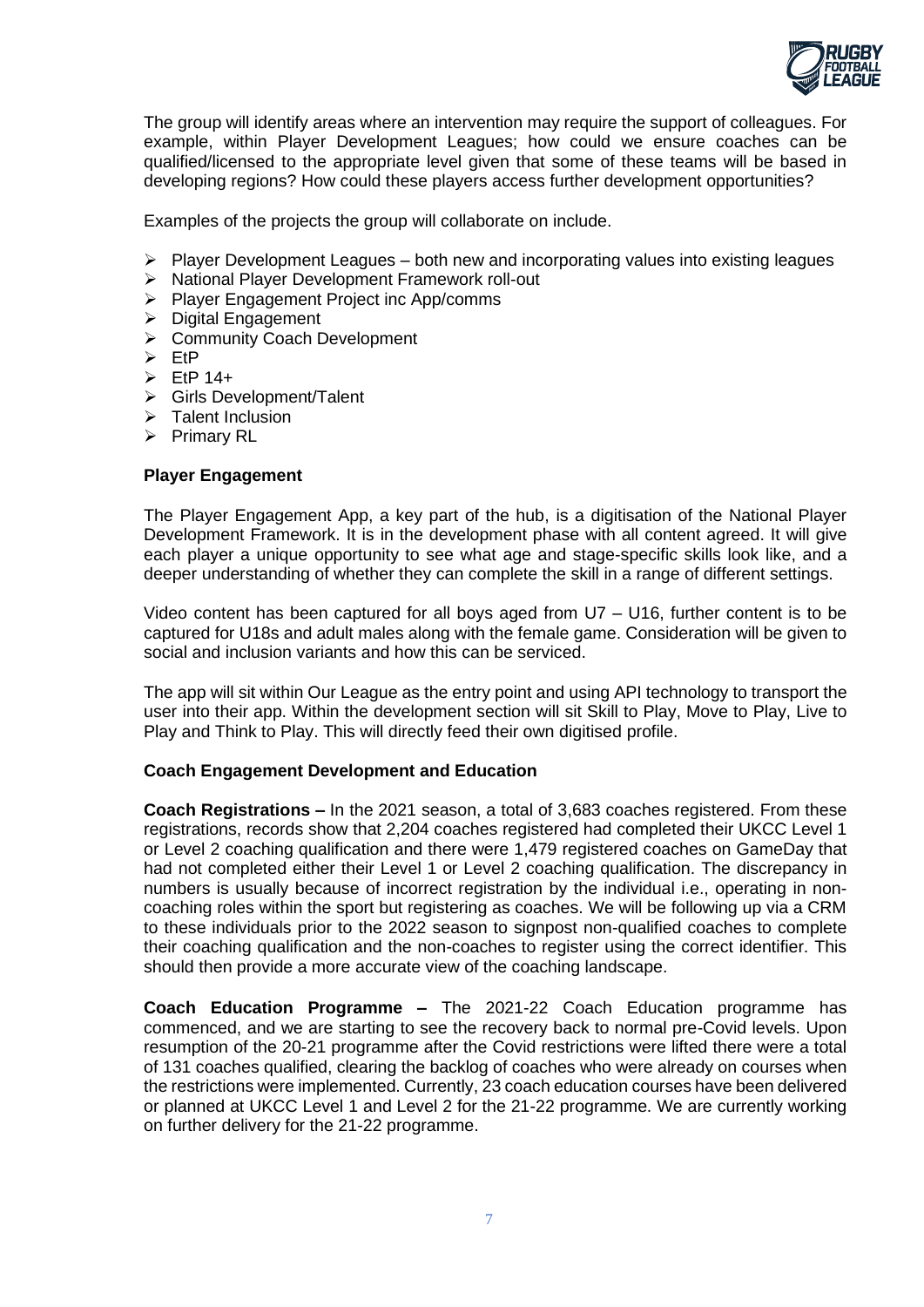

### **CoachRight 2021 Mandatory CPD Education**

In the 2021 season**,** there were 4,461 completions across all versions (Adult – 1,356, Youth – 1,653, Primary – 1,452). This is more than the number of registered coaches as some coaches have completed more than one version of the course due to coaching in more than one environment.

The Coaching and Community Operations team should be congratulated for achieving this level of compliance in year one.

**CoachRight 2022 Mandatory CPD Education** – The design of the new 2022 version of the mandatory annual coach CPD, which again will be a requirement for the 2022 coach licence, is currently being undertaken. There will be three different versions of the course to complete dependant on the environment coached in. Primary (U6-U11) Youth (U12-U18) & Adult (Open Age). The 2022 version of the course will consist of sections on:

- Inclusion & Diversity **(New for 2022)**
- Rules & Regs
- Safeguarding
- Player Welfare
- Coaching
- Behaviours and Influencing Touchlines **(New for 2022)**
- Anti-doping & Betting (Adult course only)

**Coach Development Group –** Work is currently ongoing to expand the resources within this group ready for the 2022 season. A warm-up resource for ages 14+ is being finalised and will be available for the start of 2022.

Age-specific skill development resources will be produced. These will work alongside skill development content on the player engagement app.

Currently, there are 833 coaches in the group; work will be done to increase this number alongside the release of new resources.

**Primary Rugby League Working Group –** The group has produced a list of actions for the 2022 season to support the game at this level and help improve participant experiences.

## • **Coach Education**

- o Coach Handbook to be updated and refreshed emailed directly to all Primary age coaches prior to the 2022 season through CRM.
- $\circ$  PRL Coach Workshop Delivered across the game by RFL Staff & Foundations prior to the 2022 season commencing.

## • **Parent Education**

o Parent Information Sheet to be produced with information of what they should expect to see at PRL and what behaviours are expected from them. This will be emailed to all PRL parents via CRM before the start of the 2022 season.

## • **Promotion & Visibility**

- o Positive PRL stories/examples to be shared through RFL media streams & **OurLeague**
- o Current players & coaches to promote PRL through videos/interviews.
- o Rewards for clubs/coaches who demonstrate positive PRL experiences.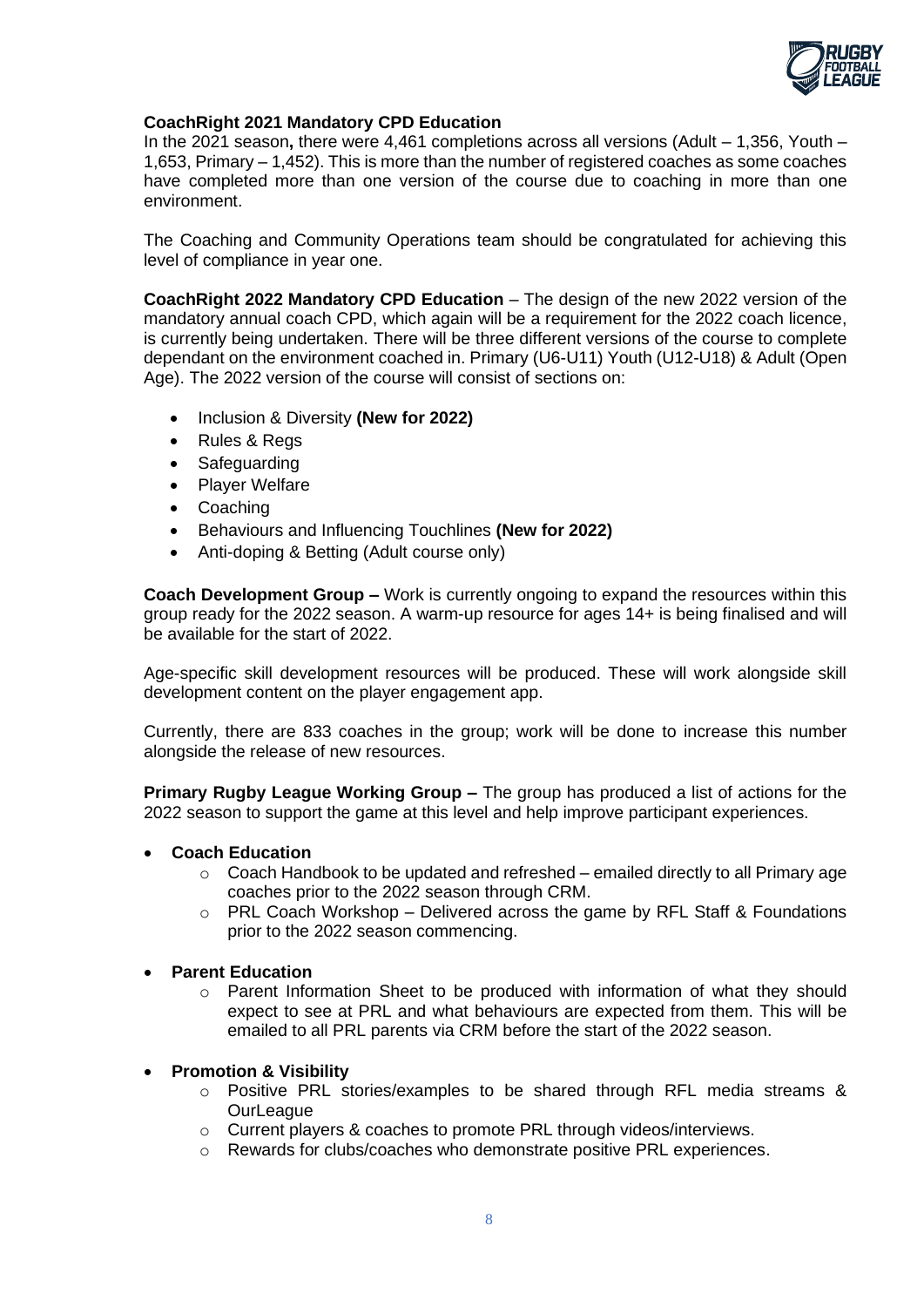

**Women's Leadership and Performance Coach Development Programme –** We are in month six of the programme and have currently completed work on the Understanding Self and Understanding Individual Athletes modules. Over the next 3 months, we will collaborate with UK Coaching Solutions to create a series of podcasts to highlight the programme and the work being done by the female participants which will be broadcast on UK Coaching and RFL media channels.

This programme lasts for 12 months, with further support after transitioning from the programme.

# **Flexibility**

At the end of 2020 we recorded 8,000 players in social settings, this number is now tracking at 12,500 to date in 2021. This is 25% growth on 2020 numbers.

## **Try Tag:**

We are continuing our relationship with Try Tag Rugby (TTR) and have seen approximately 10,000 playing per week. They delivered our first mass participation event: 'TagFest London.' This festival included 1,000 participants on the day, with full Covid-19 compliance and Local Authority backing. We have continued to see growth through an increase in men's and women's leagues and an increased profile via Facebook, Twitter and Instagram with promotional videos including player videos with Lois Forsell and Luke Gale. We have continued to work closely with TTR to better shape their franchise model and develop a more rounded offer, more attractive to Foundations – Bradford piloted this in 2021. We have embarked on monthly operational meetings to steer through the new Strategy and review the MOU in place.

## **Touch RL:**

We now have 40 sites up and running with all registrations via GameDay and notification of activity centrally reported to the RFL. This included 10 Foundations delivering a Foundation Touch series throughout 2021 to follow the models of Physical Disability RL (PDRL), Learning Disability Super League (LDSL) and Women's Super League (WSL). This saw 9 men's and 8 women's teams participate in the competition delivered through Foundations. The proposed boys and girls offer will feature in 2022 planning. All delivery has been Covid-19 compliant, and clubs/teams have followed the adaptive protocols required for activity to return.

Touch RL has a steering group to shape the offer through the 2021-25 cycle. Following meetings that have taken place with England Touch Association, we will enter an official partnership that replicates the Try Tag model and create an MOU that will deliver some of our key strategic objectives.

## **Masters RL:**

This format returned fully in 2021 and saw sixty clubs training and playing. All teams followed return to play (RTP) guidance such as mandatory registrations, notification of activity, Covid Officer etc. In agreement with the Management Group, we ran pilot activity March-May with all fixtures subject to central approval and in line with RTP guidance. The Masters Management Group meet weekly and have delivered some mass participation events, (including 400+ players in Blackpool) and have some international festivals due in November. This is worked into a regular playing calendar that sees approximately 600 players involved per week. The Management Group report registrations this season are at 1,900 a growth of approximately +14%.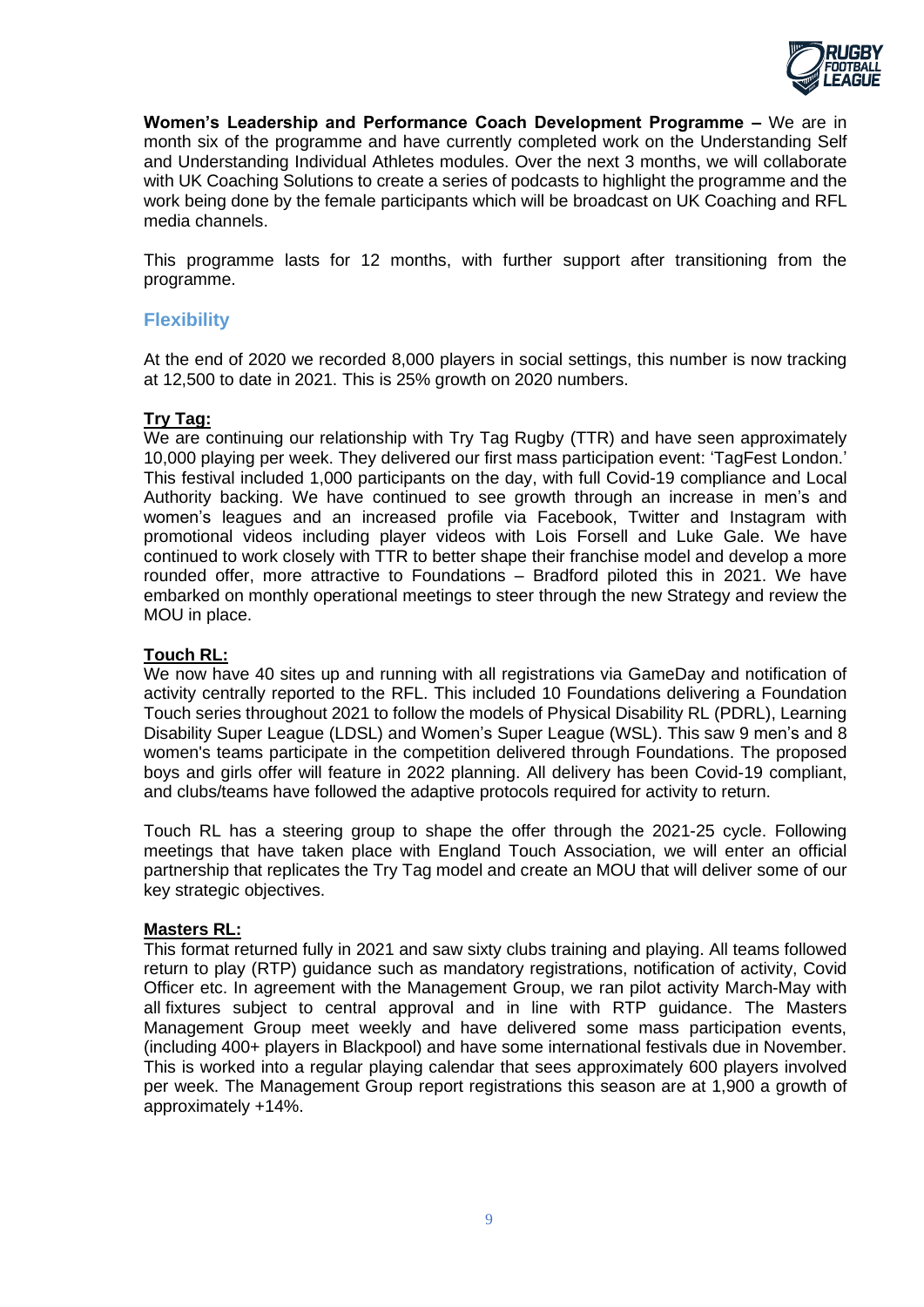

## **X-League:**

Twelve new clubs have been set up in the last year. Monthly webinars and improved social media presence have seen an uplift in activity, most recently from Nottingham and Harrogate. The activity has a trend to operate from a Community Club setting and has seen mandatory registrations, notification of activity, Covid Officer etc to comply with RTP protocols. Registrations are at 200 with a Monthly Management meeting now in place. X-League has also delivered mass participation events including Beach X-League and has an international festival due in November. X-League was used as a key piece in the RFL RTP action plan and is growing sustainably.

## **Govern**

One of the key themes which emerged from the Game Wide Review was around the control and influence of the RFL. Following on from this a steering group was established to develop solutions and suggestions on recommendations of the steps the sport needs to take.

### **Competition Logistics and NGB Control and Influence Steering Group Recommendations**

- Competitions and NGB to improve links between local schools and clubs
- Improve stakeholder relationships through more effective communication
- Stronger governance from NGB; influence competition offers where possible and create alternative offers where necessary
- Review regulations across the youth and junior game to reduce barriers to volunteering whilst maintaining high standards
- Ensure competition rules are consistent and maintain integrity whilst not acting as a deterrent preventing players from taking part in the game
- Improve and increase the numbers of Match Officials

These recommendations then led to the key aspiration to "Build and develop a 'One Game' structure."

## **Regional Development Forum**

To achieve this the RFL will create a series of Regional Development Forums (RDF's) which consist of key stakeholders across those regions, to ensure that the recommendations above can be met and that the game can continue to flourish in that region by working collaboratively to deliver the key strategies of both the RFL and the Region across the Community Game (core community, education, social and coaching).

RDF's will allow the collaboration of resources to support delivery and maximise outcomes. They will also ensure a level of sustainability is incorporated into each region. Examples of stakeholders that could be included are Open Age, Youth and Junior, Women and Girls, Foundations, Professional Clubs, Schools, Universities, Armed Forces, etc. The makeup of each group will be individual to meet the needs of that region, but there should be an attempt to keep roles generic where possible. These groups would operate with Terms of Reference and Volunteer Agreements.

In 2021 we have run a pilot with the Southern Regions. The initial group is formed and includes RFL Executives, Four Regional chairs (London and South East, Midlands, West of England, and South West), and 2 independent members. Due to the size of the Southern Regions, there will then be four RDF's formed on the back of this group with the aim to have these groups up and running by January 2022. All will operate with Terms of Reference and Volunteer Agreements. The Southern Regional Group has met twice and is meeting again in December and will help with the creation of the Regional Development Plans that are aligned to the strategy and the Southern Regions Strategic Frameworks.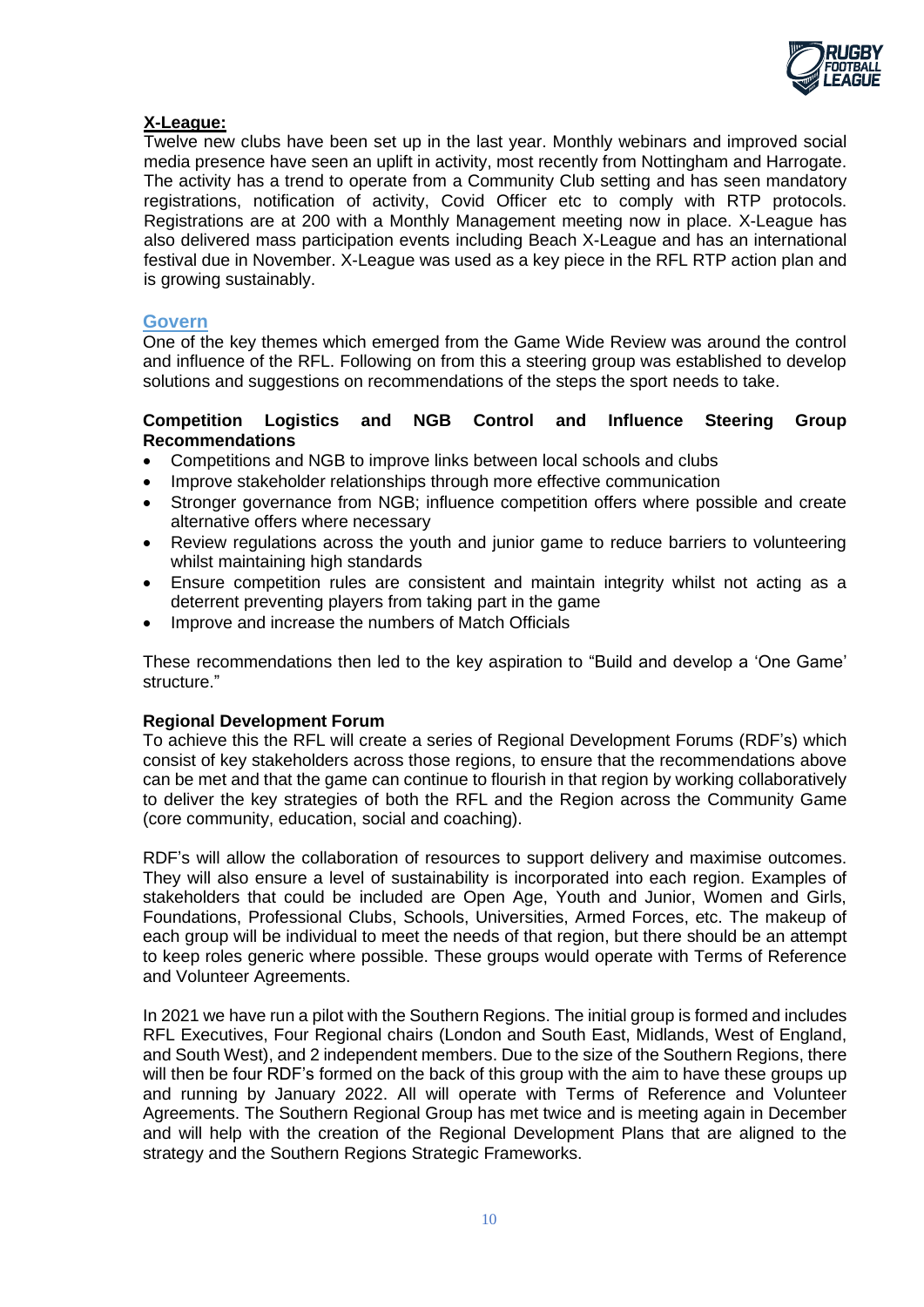

It is worth noting that these will not be competition focused so the group make-up will differ within each region.

In addition, we are looking to create an overarching Competition Management Group for the Southern Regions to oversee the competition structures and support the day to day running of the competitions. This group will be a subgroup of the Southern Regional Development Forum.

### **Sports Code of Good Governance**

The RFL has a long and proud history of excellent sports governance and continues to comply with the 2016 Code of Sports Governance ("the Code") as set out by the Government and Sport England. As part of its strategic aims, the RFL states that it wants excellent governance not only at National Governing Body level but also for all constituent parts of the sport in both the professional and Community Game.

In 2017, the RFL undertook a governance review of the Community Game. The initial phase saw key changes to the Community Board to ensure that it was compliant with the Code. It further went on to review the wider Community Game in an attempt to make the game more representative of its participants and to make it easier for people not only to be represented within the game but understand how they could become involved and contribute to the decision making of it.

Further work has been undertaken with professional clubs and a consultation has been undertaken with the various bodies that manage competitions within the Community Game.

In the 21-25 Community Strategy we have committed to create and issue guidance and codes of good practice that will be written in accordance and compliant with the Code of Sports Governance for all competitions and clubs.

There are several advantages of trying to improve the Governance of both Community Game competitions but also clubs, these include:

- 1. Better decision making.
- 2. Ensuring the decision-making forums within organisations represent the communities in which they are based. This in turn will inspire greater inclusivity and diversity within that organisation.
- 3. Increasing accountability of the people making decisions.
- 4. Improving communication with stakeholders which will in turn increase the profile of the organisation and increase the relevance of that organisation within the wider community that it serves.
- 5. Reducing exposure to risk and liability.
- 6. Protecting all involved in the sport and ensuring that participants feel engaged and can make a difference when it comes to making changes to the sport.

By undertaking all the above this will ensure that clubs have the ability to attract more members, understand their community and the positive social impact they can have.

We are working on 13 principles of good governance and will look to share these with the Community Board at the next meeting.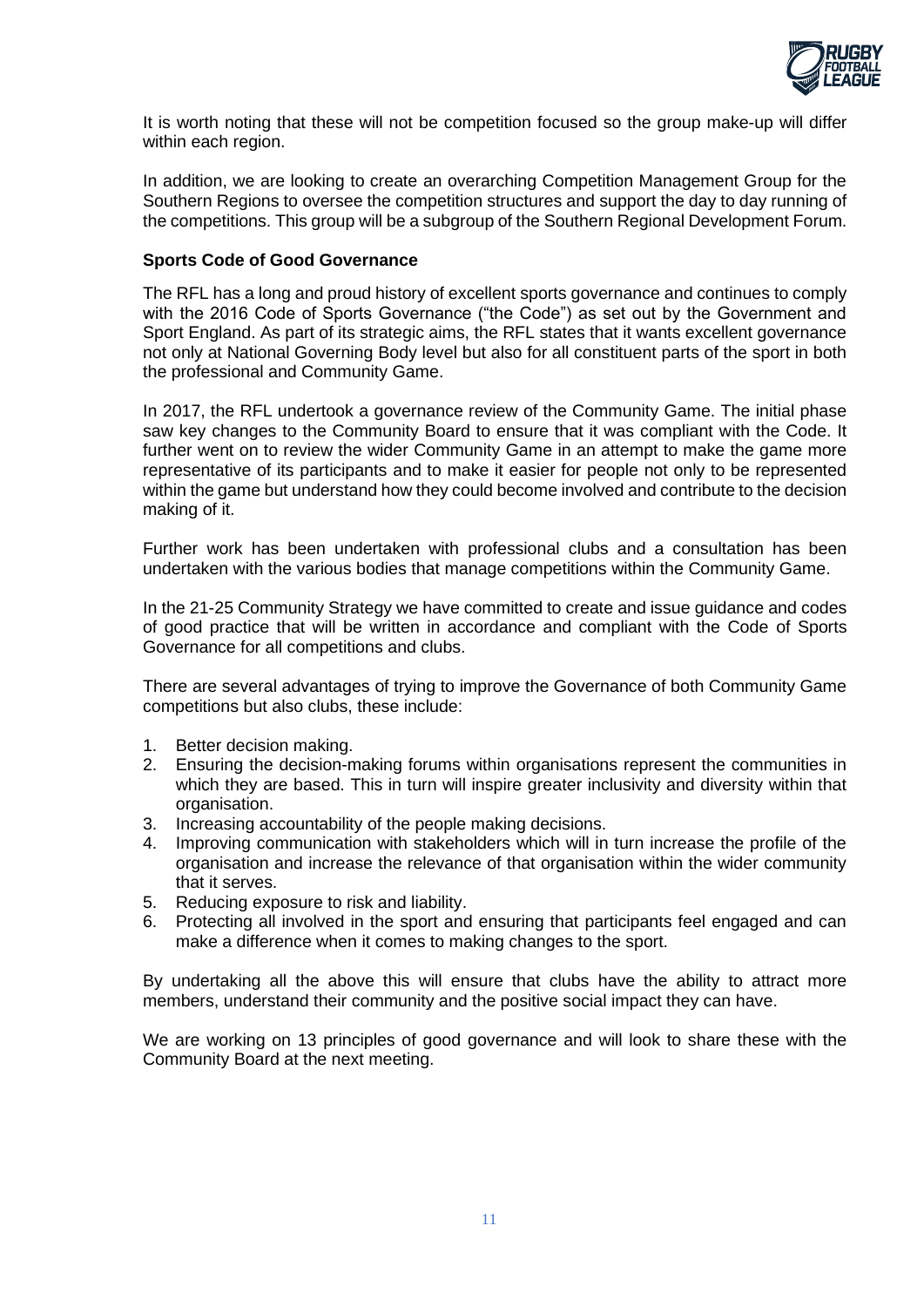

## **Education Resilience and Pathways**

**RL delivery in education settings gives us the opportunity to reach participants who may otherwise never get the opportunity to experience the sport. Our playing offers and educational resources will be widened and will cover all variations of the sport. We aim to provide a broad and flexible educational pathway that contributes to the growth and development of Rugby League across the country.**

#### **School**

- In-person delivery of Introduction to Teaching Rugby League courses with PGCE students has fully recommenced, with delivery completed or planned across 9 institutions to 12 cohorts of students. After a successful pilot using Foundations to deliver CPD to teachers already in the profession, we will deliver further sessions and look to engage additional Foundations.
- The school-specific beginners' scheme of work has been shared widely and well-received. An intermediate teaching resource with more progressive activities will be added.
- Resources created originally for virtual sessions have been adapted for delivery to pupils with additional learning needs and for wheelchair users, to ensure our education resources match our playing offers more closely. The Education Resource group on Our Learning Zone now has over 300 members and alongside sharing teaching and learning resources and online courses for both staff and pupils, we are using the platform to share Champion Schools competition results and updates.
- Local and regional Champion Schools qualifying fixtures are back underway, with a full programme of local qualifiers completed during the first half term across Yorkshire and North West. Activity in Cumbria, North East, Wales, and London & SE is planned for this half term. The national rounds will start in January/February 2022. As expected there has been a slight reduction in participating teams reported by local co-ordinators, but their feeling is that this is continuing anxiety about inter-school mixing and will not lead to a longterm loss of those schools from the competition.
- RLWC School Games 9s festivals will begin early in summer term 2022 culminating in a finals event in July. This will be expanded across all KS3 boys age groups and will also include a Y7/8 girls' competition for the first time.

## **Colleges**

- The College leagues are now back up and running and as anticipated we have needed to show flexibility in the league structures as, with the considerable break in activity, we have needed to amend leagues as teams were not sure of their playing ability.
- We have seen some teams drop out of the leagues they were entered in to, this is mainly down to lack of recruitment. Speaking with AoC Sport this is a general trend across most sports. We will continue to work with these Colleges to re-engage them for the next academic year. We have delivered 9 Tag Leaders Awards this year, they have been at Priestley College (Warrington) Sheffield College, Barnsley College, Thomas Rotherham College, MK College, Peterborough College, Stoke-on-Trent College, Preston's College and Moulton College (Northampton). This project has been alongside AoC Sport, and we have identified 6 Colleges still to engage in the Leaders Award.
- Girls' activity is back up and running this academic year and we have a fixtures schedule of 7 festivals, and we have engaged 7 Colleges so far in the activity. As the season has started with the rules in place for the 2021 community season, these rules will stay in place for the full academic year i.e., no scrums.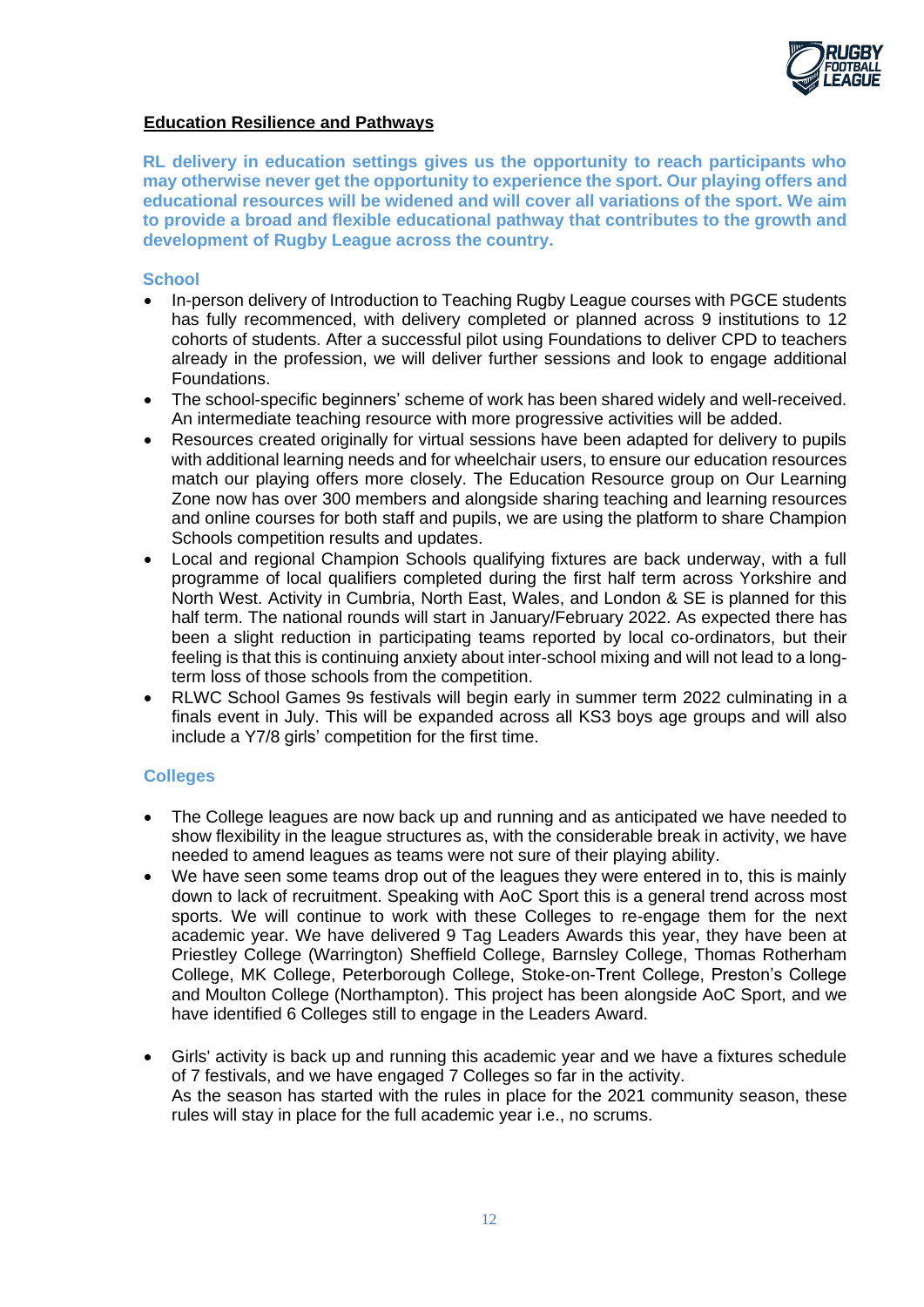

### **Universities**

- BUCS leagues are back up and running for the 2021/22 academic year.
- We have seen some drop outs from institutions from their playing leagues, these teams are Bath, Coventry, Cardiff Met, Leeds Trinity, and Aberystwyth. Work is ongoing with these institutions to put club development plans in place to get the clubs back into BUCS for the 2022/23 season.
- Loughborough 2s and Exeter 2s are new teams for the 2021/22 academic season.
- As the season has started with the rules in place for the 2021 community season, these rules will stay in place for the full academic year i.e., no scrums. We have appointed a new Student representative to the Sports Advisory Group (SAG), Lewis Flack from Loughborough University.
- England Universities Regional programme is back up and running with the trials in all regions having taken place between the 30<sup>th</sup> of October and 13<sup>th</sup> November. Regional Games will be played on the  $27<sup>th</sup>$  of November at the University of Birmingham, we had 292 sign-ups for the regional programme from 54 Universities. Origin will be the  $6<sup>th of</sup>$ February at Loughborough University, and we are planning for the Four Nations to be in Ireland on the  $18^{th}$  –  $26^{th}$  June.
- England Students have their trials on the 13<sup>th</sup> and 20<sup>th</sup> November, we had 141 expressions of interest and to date 102 have registered for the trials.

Women's University Rugby League is gathering some momentum again as we work towards a league structure within BUCS. There are currently 6 universities that are engaged with Rugby League. University of Leeds, Manchester, and Liverpool (all playing WRLA) played in a 9s festival on Sunday 17<sup>th</sup> October. Loughborough, University of Hull, and Sheffield are taking part in a development event on Sunday 14<sup>th</sup> November in Sheffield.

#### **Social Impact**

**Our Social Impact work is the sport's USP. We will further develop work in this area through tackling inequalities and further embedding the Our League Life brand and principles, maximising Rugby League's proven ability to deliver positive social impacts beyond traditional sport, into the heart of our core communities.**

**Tackling Inequalities –** A summary of our inclusion and diversification work.

With the return to play of our core Community Game continuing there has been a focus on ensuring all the different formats of the game have also been able to return. This was challenging for our disabled participants given the identification of many vulnerable/at-risk participants from our disability variants.

Our participants involved in the Learning Disability offers were identified as most at risk, and as such, were cautiously and safely returned incrementally over the entire 2021 season. The season began with remotely delivered coaching sessions, then socially distanced outdoor face to face coaching and intra-club activity, progressing to one-to-one games. This further increased to regionalised festival activity with reduced numbers of teams, followed by countywide festivals and finally the traditional national festival format. This slow and measured return allowed participants to engage safely and gradually thus limiting the impact of Covid-19 as well as mitigating individuals' social anxieties around emerging from isolation and shielding. Through this response, we found a significant increase in participation of both team and participant numbers engaging in the sport. The final nationwide festival saw 20 teams from 13 Foundations engage with the event, totalling over 200 participants with learning disabilities playing throughout the season. This growth is unprecedented and a tribute to the work our Foundations and RFL staff have done in the area during the global pandemic.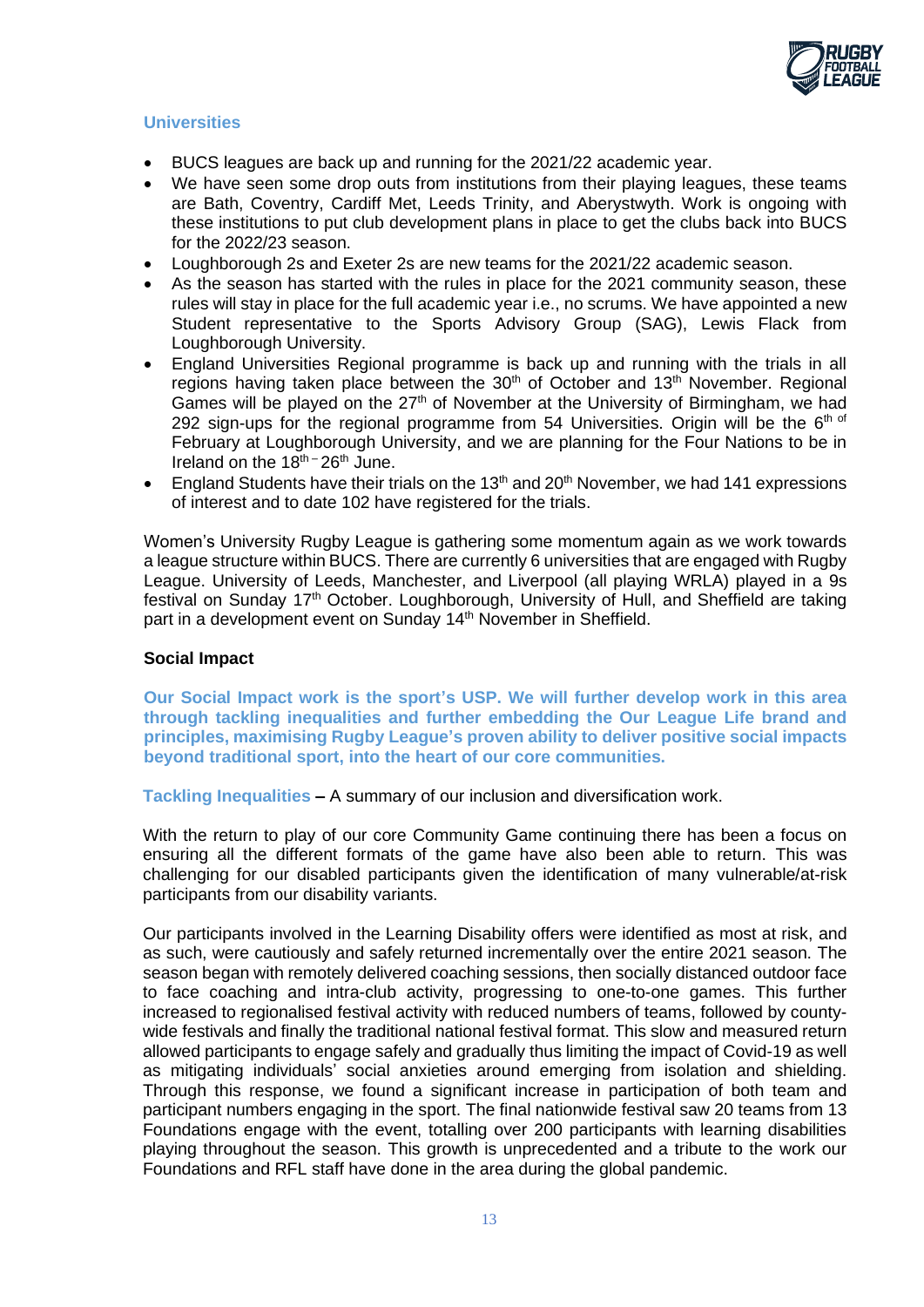

Throughout the 2021 season, we have seen our Physical Disability Rugby League offer continue to grow, expanding to six teams and an increased number of player registrations. The season saw a change from the traditional format of festivals to one-on-one games to mitigate the risk of gathering in large groups. This also meant that participants played more Rugby League than in any other season with further opportunities to play exhibition games. To facilitate this, we have created a pool of referees with PDRL experience and ensure games could go ahead and be appropriately managed. Wider than the regular national season, work has been ongoing with the development of a classification structure for representative PDRL competition. The first Physical Disability RL Classification Day took place on 12th June 2021. The International Rugby League (IRL) has now formally adopted new eligibility and classification criteria for selection for international matches ahead of the PDRL World Cup and the work of Chris Godfrey, the RFL's Inclusion Manager, in putting in place the eligibility criteria subsequently adopted by the IRL should be acknowledged. Classification will be used at elite international level and will bring about more equitable, safer standardisation and international recognition to the game of PDRL. This will also give more confidence to participants with varying degrees of disability to play PDRL and grow the game to its potential through the aspirational playing offers. This system was adopted and trialled through an East Vs West Origin game where two teams of classified players played in the world's first classified Disability Rugby League game. During the year, we have classified over 40 players in England who opted to be part of the programme. With the postponement of the PDRL World Cup, an England development day has been arranged where an extended squad of 24 players will meet and begin the process of creating a winning international PDRL team.

With the England Wheelchair Rugby League team competing in the RLWC2021, there has been a continued focus on increasing playing opportunities and capacity ahead of the tournament. We have increased capacity by adding 69 new wheelchairs to the sport and now have 22 clubs with around 30 teams. This number will increase ahead of the RLWC2021 with the RLWC2021 Small Grants programme due to reopen in 2022.

Within the new RFL 2021 to 2030 strategy, we will be focusing on U18s growth with festivals and taster opportunities.

Match Official recruitment and development are continually supported and promoted, with an increase in the need for MO's across all-inclusive formats. We have developed a specialised group of Wheelchair Rugby League (WhRL) referees that lead international appointments.

**Our League Life -** Maximising Rugby League's ability to deliver positive social impact beyond sport

#### **Inspiring Futures**

This project is financed by the Youth Endowment Fund (YEF). We have created a specifically designed programme to provide education and early intervention initiatives to prevent children and young people from becoming involved in violence. We have received an initial funding award of £500,000 which has enabled us to commission seven foundations to deliver the project in local schools.

The Foundations completed feasibility studies with numerous schools during the summer term of 2021. The results of this are currently being analysed by Manchester Metropolitan University (MMU) who are our evaluation partners. This period also allowed us to assess the resources and methods of delivery and make improvements as required in preparation for the next phase of delivery.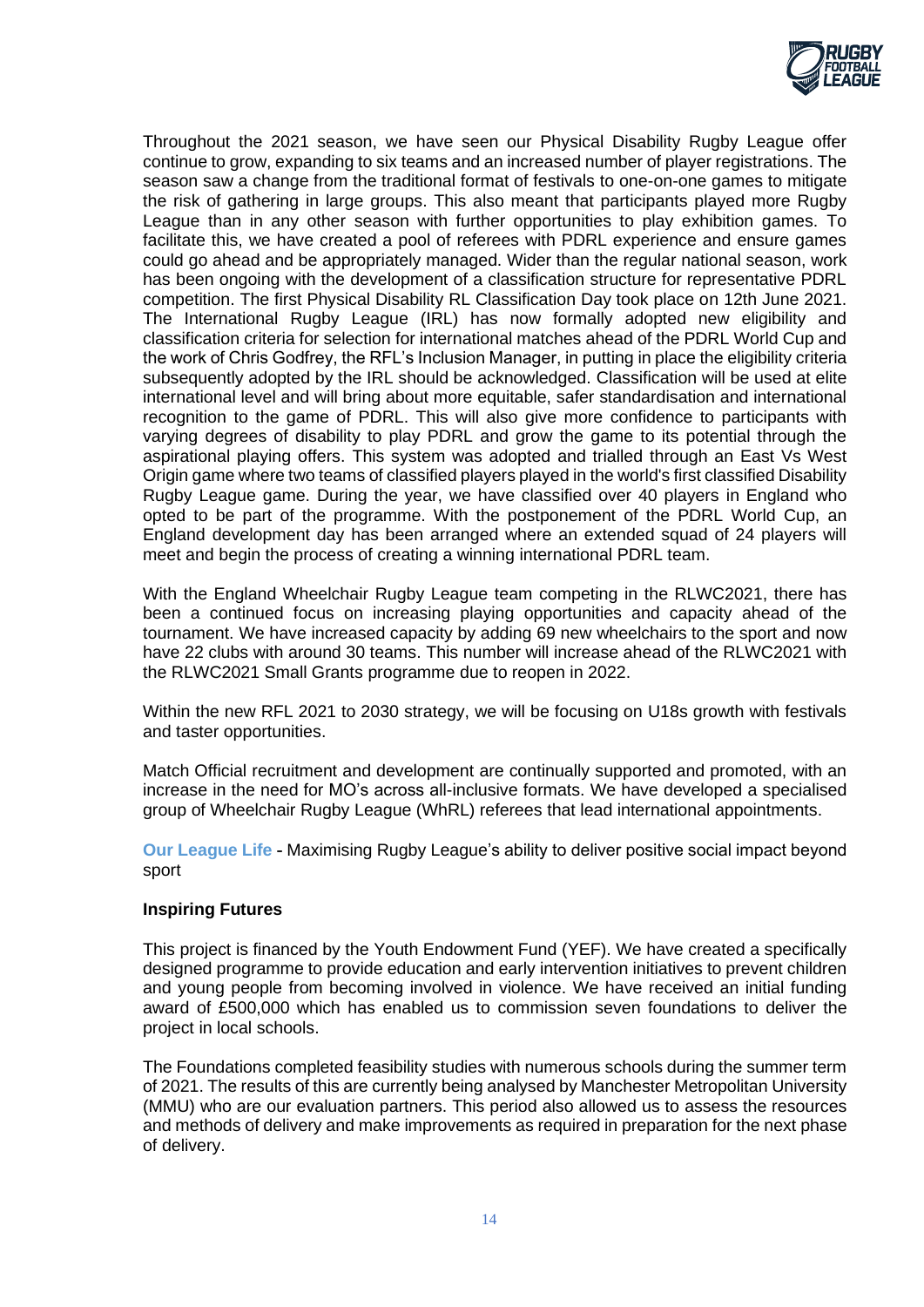

From January, the Foundations will participate in a Randomised Control Trial (RCT) with 2 schools each. Following completion of the RCT, MMU will collate and evaluate the results which will be shared with the YEF. If the results prove that the Inspiring Futures project has a positive impact on the choices and behaviours of the children and young people involved, we hope to acquire more YEF funding and upscale the project to include more Foundations and work with multiple schools.

### **Street Games**

A partnership is currently being developed with Street Games to link in with their Doorstep Sport offers. This will act as an entry point for youngsters from Lower Socio-Economic Groups (LSEG) communities and link with the new player development league in Greater Manchester and associated talent inclusion work in the region. This partnership is part of a wider piece of work addressing the barriers that people from less affluent areas face when accessing sport.

#### **Inclusive Volunteering Programme**

A key component of the RLWC2021 Social Impact Programme is the Inclusive Volunteering Programme delivered in conjunction with Community Integrated Care. Given the RLWC2021 has now been delayed until 2022 we have been collaborating with colleagues from RLWC2021 and Community Integrated Care to provide assisted volunteering opportunities at some of our key events, including the BWSL Grand Final.

### **Club Wellbeing Hubs Project**

Club Wellbeing Hubs are being investigated and will be the 'one-stop shop' for people from the community to access services to improve their physical and mental wellbeing through their local community club. Two clubs (Shevington Sharks and Shaw Cross) are taking part in a pilot project, investigating the possibility of bringing local partners to the table to maximise the opportunity to reach the whole community via the Club Wellbeing Hub. We have engaged a consultant who has worked for Senior Government to ensure that the process is not only clinically but also socially proven so outcomes can be measured.

Shevington have progressed a number of meetings online and face to face with Local Council, education, medical professionals, and community organisations.

During the recovery phase of Covid, we have been seen as leaders to activate and engage partners to provide improved access and facilities for the people of Shevington.

Benefits gained so far;

- Club has created an opportunity to increase its visibility & profile.
- Accessed small grants specific to activities they are planning (£6k).
- Created new relationships with health and professional networks and improved the community.
- Scheduled a Rugby Memories Christmas dinner in partnership with Wigan Warriors.
- Local High School is delivering AOTG mental health workshops to all pupils that need additional support.
- Providing residents in care with accessible shower and bathroom facilities.
- Setting up a local business breakfast meeting.
- Arranged a club open day for the community to see the facilities.
- Arranged commercial opportunities with Sure Start and early years.
- Supporting community police to engage and reduce anti-social behaviours.
- Working with Shevington Community Association, care coordinators community link workers, Primary Care network and GP's.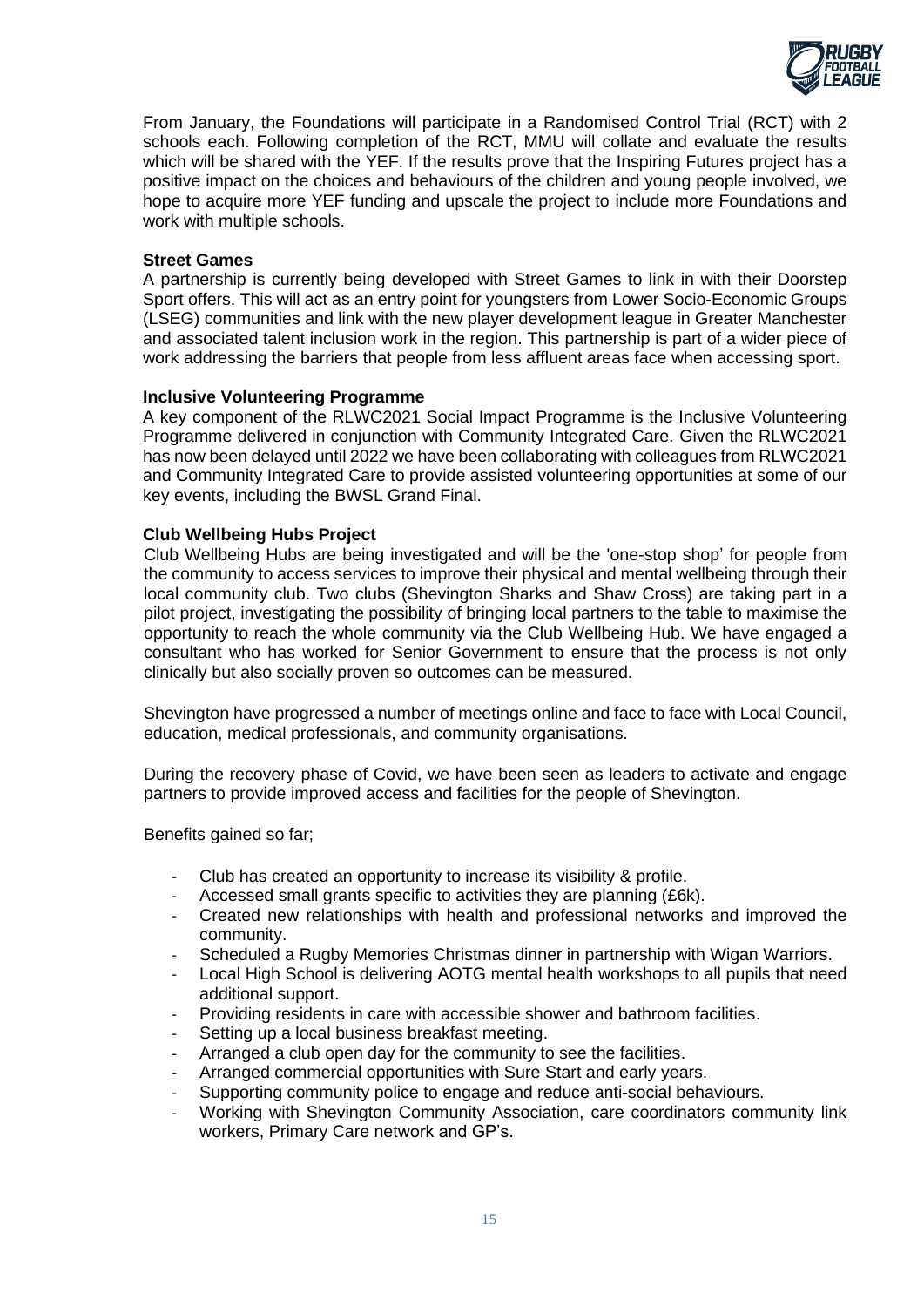

The above is in addition to current facility users in Rugby League and Football clubs based at the venue, with over 500 active participants and 100 active volunteers.

Medium to long term plans are to embed the Shevington Community Wellbeing Hub into the heart of the whole community and consolidate a community and sports club which links sport, health, and physical and mental well-being as a measured milestone in business development plans for long-term sustainability.

We have also started dialogue with West Hull Community Club who are interested in the benefits of creating a framework for social prescription and signposting to the correct medical services.

**The small grants element of CreatedBy is currently paused and expects to re-open in March 2022. No more applications for large grants are being accepted given the number of projects already in the pipeline awaiting a Stage 2 decision. All awards must be made by March 2022 and a full update including final large grant awards will be given at the next Community Board meeting.**

#### **Facilitated by:**

**The three main pillars of our work focussed on Core Community, Education and Social Impact will be underpinned by regular communication, digitisation, insight and driving sustainability across the sport. Progress in these areas is set out below.**

#### **Communications (Stakeholder Engagement)**

We continue to communicate with clubs and leagues on a fortnightly basis (depending on content). This has provided a good mechanism for us to support and engage with clubs and we will continue to do this in 2022.

#### **Digitisation**

#### **GameDay (LeagueNet)**

All players are now registered on GameDay (with the exception of schools). From a competition perspective, the Pennine League and North West Youth and Junior Leagues run their Competitions through separate systems. The Community Board has previously requested that all competitions are run via GameDay however we have not progressed this further to the relevant leagues.

Match Official appointments are also run through GameDay and Schedula where applicable.

A significant amount of work has been undertaken to ensure that the system is ready for Our League Active.

#### **Our Learning Zone**

We continue to develop a positive partnership with Hive Learning which has been developed over the past 2 ½ years. The work which was collectively put in over the first 18 months to build an ecosystem of learning networks to connect & support volunteers from across different roles and levels across the game is now beginning to build momentum on the platform.

To put this into context, Our Learning Zone is used across the Community Game for coaches, volunteers, and match officials with approximately 9,000 people from the Community Game engaging with the platform across 142 groups. 656,000 views of learning resources and 712,000 learning interactions have taken place on the platform to date. Also, over 60% of all users access the system on their mobile devices.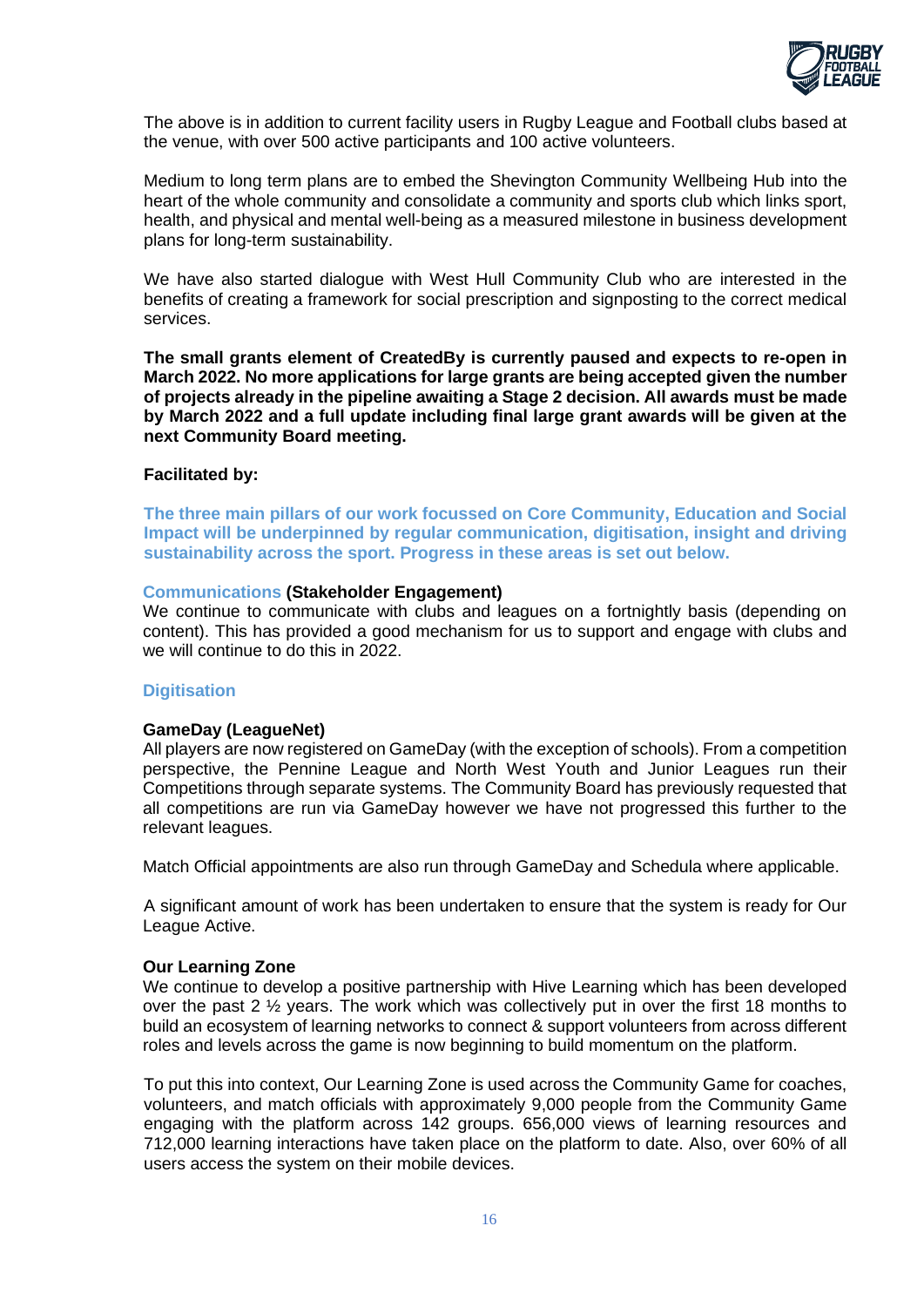

We have been in negotiations with Hive Learning regarding renewing our contract once the current contract expires in December 2021. We have managed to broker in principle another 3-year deal on the same financial terms, platform features and access for unlimited users. In addition to securing the same financial terms, we have also agreed that Hive Learning will transition all Our Learning Zone pages to the most updated version of their software and provide 3 half-day training sessions for RFL staff per annum to increase confidence and competence on the system.

#### **Insight**

With 2021 being a transition year, we are working with Sport England around reporting and evaluation ahead of 2022. Whilst we will still be reporting on the numbers of active participants as we have through the 2017-2021 funding cycle, there will be a much greater emphasis on learnings that can be shared across sports.

We reported to Sport England on the headline numbers of participants registered mid-year at the end of August with full year reporting due by  $7<sup>th</sup>$  January 2022.

The overall numbers of active participants reported at the end of 2021 will remain substantially down on pre-Covid levels due to the loss of virtually the entire education programme during the last season.

Headline numbers of active participants

End 2019 – 109,536 End 2020 – 80,701 Mid 2021 – 69,254

The 2020 figures reflect the first season impact of Covid. The timing of the first lockdown meant the majority of the activity within education settings had taken place, but activity in the core Community Game was badly hit. The opposite is true in 2021 with the core Community Game returning after a delayed start but activity in the education settings being badly affected.

The indications are that the 2021 figures will be around those registered in 2020. Recent reporting indicates that activity in the Primary, Junior and Youth community settings have surpassed the end of year reporting for 2019. The number of open age players registered at the end of 2021 is expected to be slightly down on 2019 levels.

It is anticipated that the reporting at the end of 2022 will show numbers of active participants at similar levels to those registered pre-pandemic although it may be 2023 before the 2019 figure is surpassed.

#### **Sustainability**

### **Our League Active**

Signification progress has taken place since we last met on Our League Active and the Community Board has been updated fully during the meeting which took place on  $18<sup>th</sup>$ November 2021.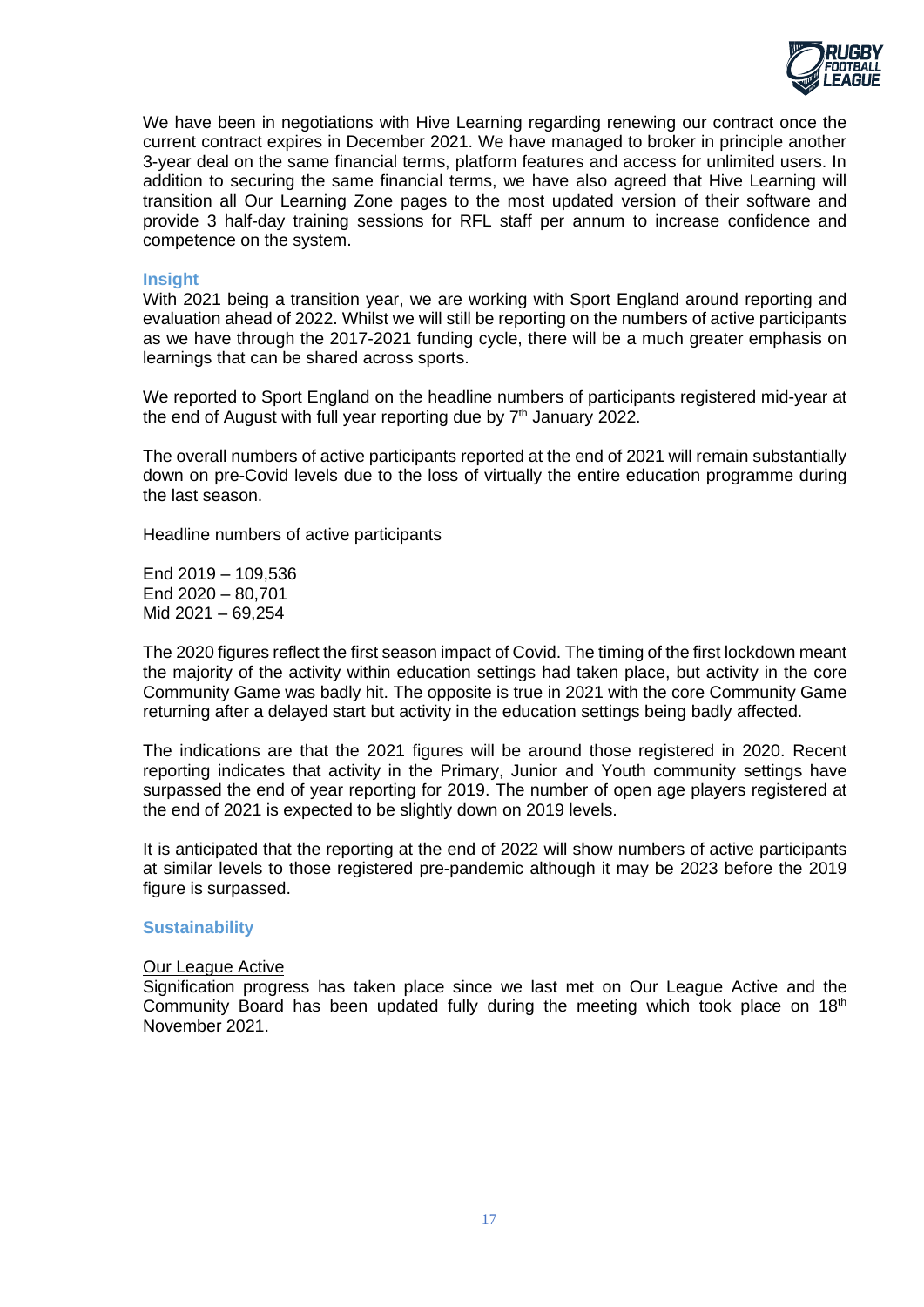

## **3. TALENT PROGRAMMES**

The Talent and Inclusion Programmes are funded separately by Sport England, are delivered by the Talent and Inclusion Team, and will have a separate Strategy. However, for completeness and to ensure the Community Board has an overview of all activity that impacts the Community Game, we will update on relevant Talent Programmes as a regular part of these updates.

#### **Talent Development Under-12 to Under-14**

#### **ETP 12 - 14**

- All clubs have started to deliver programmes.
- Salford, Huddersfield & Bradford trying some joint days which will include small-sided games based on the principles of the events run successfully by Newcastle Thunder.

### **ETP14+**

- Due to community leagues continuing to run over the summer, clubs moved back their ETP14+ activity.
- This autumn programmes being run by Leeds, Bradford, Salford, Swinton, Saints, Wigan, Warrington.
- New enquiry from Keighley to run a programme.

#### **Talent Inclusion**

- 5 Schools to take part in the project in a pilot phase in Manchester just commenced due to schools limiting access due to Covid.
- Tackle IT Academy (like Girls DiSE) 12 places per annum, performance programme alongside the DiSE qualification – Talent Identification Day on Saturday  $6<sup>th</sup>$  November.
- Tackle It Ambassadors to be appointed in December at each Super League club and those with an Elite Academy.

#### **Academies**

**Licenced Academies –**The three Academy licences awarded on a probationary period of 2 years have been working through each of their original applications with the RFL in order to meet their improvement plans, as part of that agreed licence.

All Academies will receive an accreditation inspection and visit in the Spring of 2022, with a newly adopted format of criteria and expectations which need to be met as part of the new licencing.

The format for the U18 Games programme in 2022 has been agreed to be interspersed with the Reserves games programme. This is to make sure that there is a limiting effect upon the clubs needing to increase player recruitment numbers in 2022.

The U16 games programme is to be midweek again for 2022 (except potential London fixtures) to avoid any clashes with the Community Game. It has been agreed at a maximum of 8 playing opportunities. A format of options has been sent out to the clubs, which has mandated weeks for Champion Schools' fixtures.

**Development Academies -** All Development Academies are back playing and being met individually.

Current Development Academies – Wakefield Trinity/Wakefield College, Hull FC/ Hull Foundation Sports College, Hull KR/Archbishop Sentamu/Hull College, Salford Red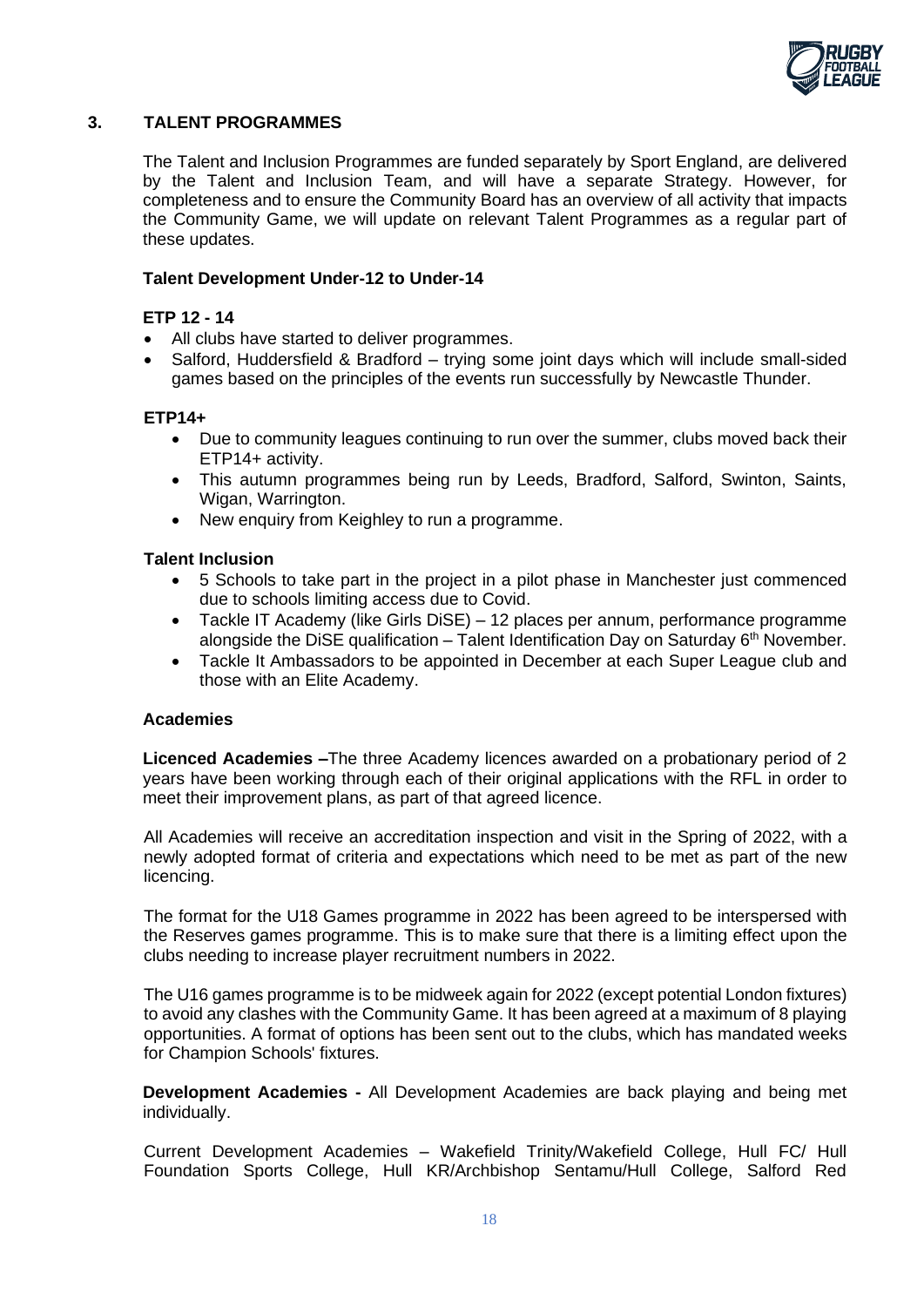

Devils/Eccles Sixth Form, Halifax Panthers/Calderdale College, Bradford Bulls/Bradford New College, Warrington Wolves/Priestley College, Widnes Vikings/Cronton College, London Broncos/Sigma Academy, York City Knights/York College, Wales RL/Coleg Cymoedd, Huddersfield Giants/ Huddersfield Giants Foundation College/Greenhead College.

We are working with several clubs to complete their applications who have previously been Cat 3 Academies: Rochdale Hornets, Barrow Raiders, Wigan Warriors, St Helens.

We are working towards a "Development Academy League" – for those in areas which are more remote for regular college opponents – West Cumbria, London, North East.

#### **Girls Talent Pathways**

**Talent Hubs –** The Regional Talent Hubs will be suspended in 2021, allowing players to focus on their Community RL. This programme will return in 2022. Some of the funding will be used to support activity in new areas (or those with limited activity) including London, South West, and North East.

**DiSE –** The DiSE programme has had its first athletes' graduate including Keira Bennett who played in the WSL Grand Final for Leeds Rhinos. 30 new athletes start this month, joining the 30 players who have moved into the second year of the programme.

## **4. MATCH OFFICIALS**

**Recruitment –** Following on from the huge success we have had with the online virtual courses, we have recently started to reintegrate a selection of the traditional face to face courses. The strategy going forward is to gradually reintroduce the traditional courses, however maintaining a selection of virtual courses throughout the year.

In 2021, we have recruited 356 new officials so far which is remarkable given the challenges with Covid-19, with the vast majority of these coming from the virtual courses. In terms of retention, 122 of those have gone on to join a society equating to a 34.27% retention rate. \*

\*Note- we still have two more confirmed courses taking place in 2021, with several more also being planned for January.

| 2021                               | <b>Date</b> | <b>Attended</b> | <b>Male</b>    | <b>Female</b> | Joined society? | <b>Retain %</b> |  |
|------------------------------------|-------------|-----------------|----------------|---------------|-----------------|-----------------|--|
|                                    |             |                 |                |               |                 |                 |  |
| St. Helens, VIRTUAL (TRIAL COURSE) | 30/02/2021  | 7               | 7              | 0             | 0               | N/A             |  |
| St. Helens & Wigan, VIRTUAL        | 20/02/2021  | 24              | 19             | 5             | 9               | 37.50%          |  |
| Huddersfield & Bradford, VIRTUAL   | 06/03/2021  | 43              | 39             | 4             | 24              | 55.80%          |  |
| Midlands, NE & South, VIRTUAL      | 17/03/2021  | 106             | 95             | 11            | 23              | 21.70%          |  |
| Barrow & Cumbria, VIRTUAL          | 30/03/2021  | 19              | 14             | 5             | 7               | 36.80%          |  |
| <b>Wales, VIRTUAL</b>              | 24/05/2021  | 35              | 35             | $\Omega$      | 11              | 31.40%          |  |
| St.Helens, VIRTUAL                 | 27/05/2021  | 24              | 11             | 13            | 9               | 37.50%          |  |
| Cumbria/Cumberland, VIRTUAL        | 02/06/2021  | 7               | 7              | $\Omega$      | 4               | 57.10%          |  |
| <b>Central, VIRTUAL</b>            | 21/06/2021  | 20              | 20             | $\bf{0}$      | 4               | 20%             |  |
| <b>Widnes, VIRTUAL</b>             | 03/07/2021  | 20              | 17             | 3             | 15              | 75%             |  |
| <b>Central, VIRTUAL</b>            | 20/07/2021  | 8               | 5              | 3             | 3               | 60%             |  |
| Cumbria, Barrow Island ARLFC       | 27/07/2021  | $\overline{2}$  | $\overline{2}$ | $\Omega$      | 2               | 100%            |  |
| Cumbria, Barrow Island ARLFC       | 11/08/2021  | 3               | 3              | $\Omega$      | 3               | 100%            |  |
| <b>Central, VIRTUAL</b>            | 23/08/2021  | 22              | 14             | 8             | 8               | 36.36%          |  |
| <b>Widnes, VIRTUAL</b>             | 23/10/2021  | 16              | 11             | 5             | <b>TBC</b>      | TBC.            |  |
| Yorkshire, Normanton (2 Part)      | 24/11/2021  | TBC.            |                |               |                 |                 |  |
| Cumbria, Cavendish Park Hub        | 21/11/2021  | <b>TBC</b>      |                |               |                 |                 |  |
| Rochdale, Rochdale Mayfield ARLFC  | 15/01/2022  | <b>TBC</b>      |                |               |                 |                 |  |
|                                    |             |                 |                |               |                 |                 |  |
| <b>Total:</b>                      |             | 356             | 299            | 57            | 122             | 34.27%          |  |
|                                    |             |                 |                |               |                 |                 |  |